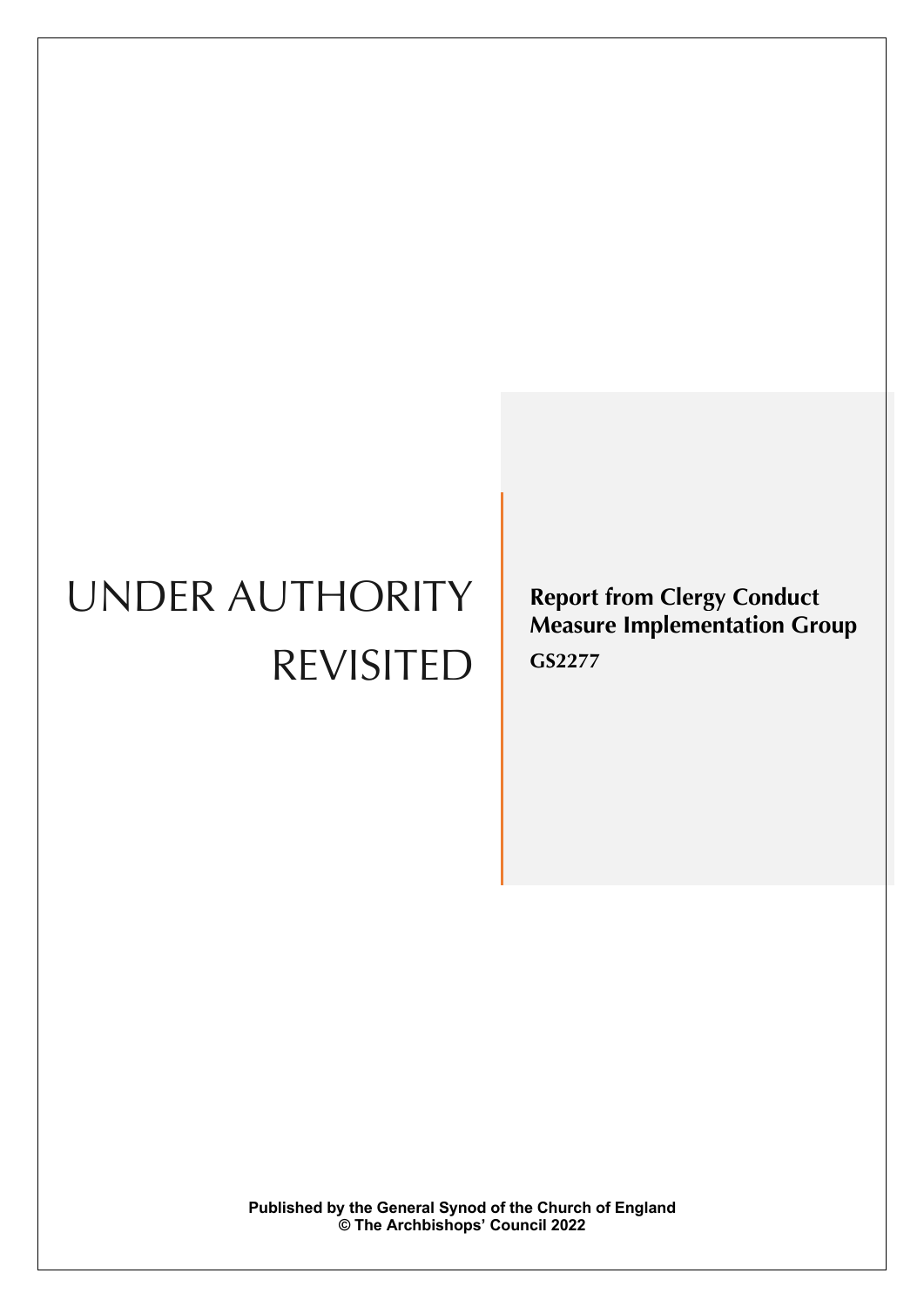# **CONTENTS**

|   | Foreword                        | 2  |
|---|---------------------------------|----|
| 1 | Introduction                    | 3  |
| 2 | Why the church needs discipline | 6  |
| 3 | The need for reform             | 8  |
| 4 | The role of the bishop          | 9  |
| 5 | Legislative proposals           | 11 |
| 6 | <b>Financial impact</b>         | 29 |
| 7 | Postscript to the reform        | 30 |

| Appendix A | <b>Flowchart</b>                      | -31 |
|------------|---------------------------------------|-----|
| Appendix B | The Implementation Group              | 39  |
| Appendix C | Consultations and list of submissions | 40  |
| Appendix D | Map of proposed regions               | 41  |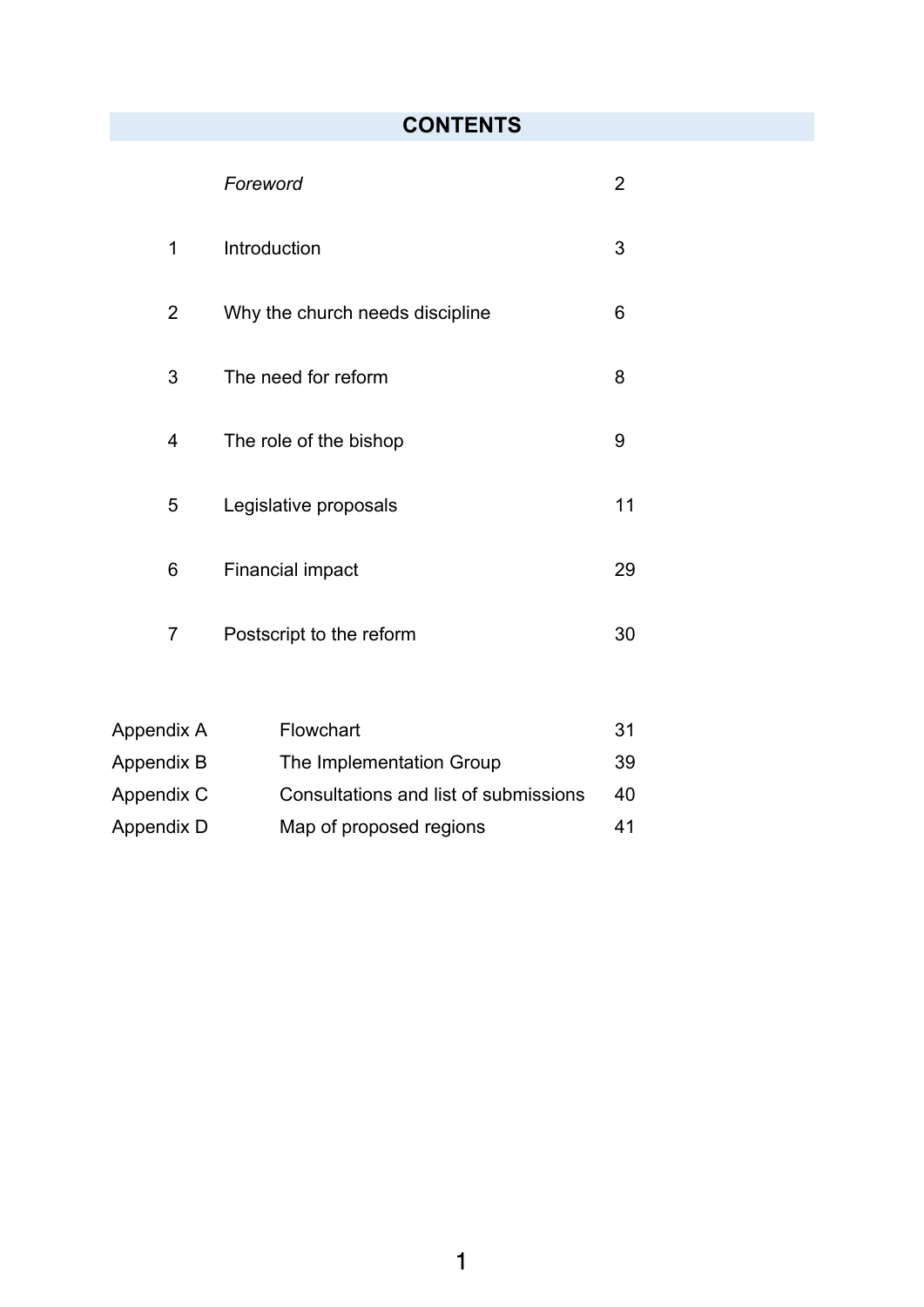## **FOREWORD**

It is exactly 30 years since the General Synod passed a motion to create a working party charged with examining the reform of clergy discipline. That group published their report 'Under Authority' (GS1217) in 1996; from it emerged the 2003 Clergy Discipline Measure.

In his forward to the report Canon Alan Hawker, who chaired the group, wrote that *'it is both sensible and responsible for the Church to reassess from time to time whether the systems we currently have are working and to suggest changes where they do not appear to be satisfactory*.'

We owe that group a debt of gratitude but, though the Clergy Discipline Measure was a great improvement, the time for its revision and, indeed, replacement is overdue.

The Clergy Conduct Measure Implementation Group, which I have chaired, has done a great deal of work on the attached report. I am very grateful to its members, as I am to all those with whom we have consulted, whose counsel has been invaluable.

We present this report, which we have called 'Under Authority Revisited', to Synod in the hope that it will enable legislation which is fit for purpose, which will create trust in clergy discipline and which will, in the words of Canon Hawker 30 years ago, '*allow discipline to be handled firmly, fairly, sensitively and without delay, without distracting God's people from their primary task of mission*.'

## +John Wigorn

The Right Reverend Dr John Inge Bishop of Worcester Chair, Clergy Conduct Measure Implementation Group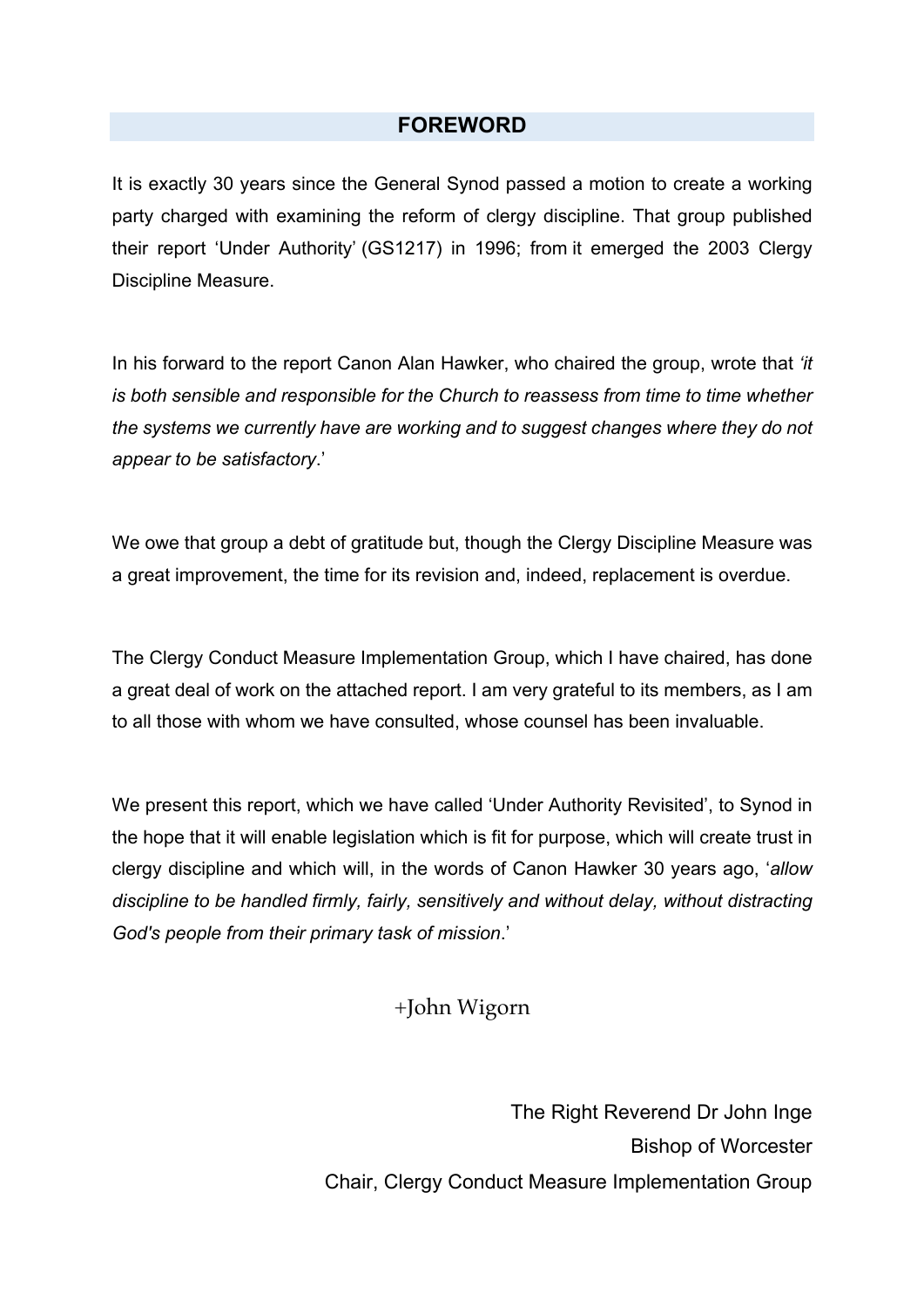## **INTRODUCTION**

## **Under Authority Revisited: Report from the Clergy Conduct Measure Implementation Group**

## **Background**

- **1.** The Clergy Conduct Measure Implementation Group ("the Group") was formed in 2021 for the specific task of formulating legislative proposals for the creation of a new Clergy Conduct Measure.
- **1.1.**The first major step in the reform of the Clergy Discipline Measure 2003 ("the CDM") was the Church's involvement in the Independent Inquiry into Child Sexual Abuse (IICSA). Arising out of that a House of Bishops' Working Group, chaired by the then Bishop at Lambeth, the Rt Revd Tim Thornton, was set up to examine improvements to the CDM in the context of safeguarding. The recommendation of that group went further and proposed to the House of Bishops in 2020 that the CDM be replaced in full.
- **1.2.**The Lambeth Working Group, along with others, <sup>1</sup> identified that there was a pressing need for the creation of a system that could deal with different levels of misconduct and behaviour.
- **1.3.**At the July 2021 group of sessions General Synod voted to take note of the final report of the Lambeth Working Group which recommended the creation of a smaller more focussed implementation group to bring legislative proposals back to General Synod.
- **1.4.**This report sets out those proposals for Synod's consideration.

## **The Implementation Group's work**

**1.5.**The Group met seven times between October 2021 and May 2022. A list of members appears at **appendix B**. We are particularly grateful to the contributions of the consulting members who joined the meetings at various stages.

<sup>&</sup>lt;sup>1</sup> Such as the Ecclesiastical Law Society's Working Party on reviewing the Clergy Discipline Measure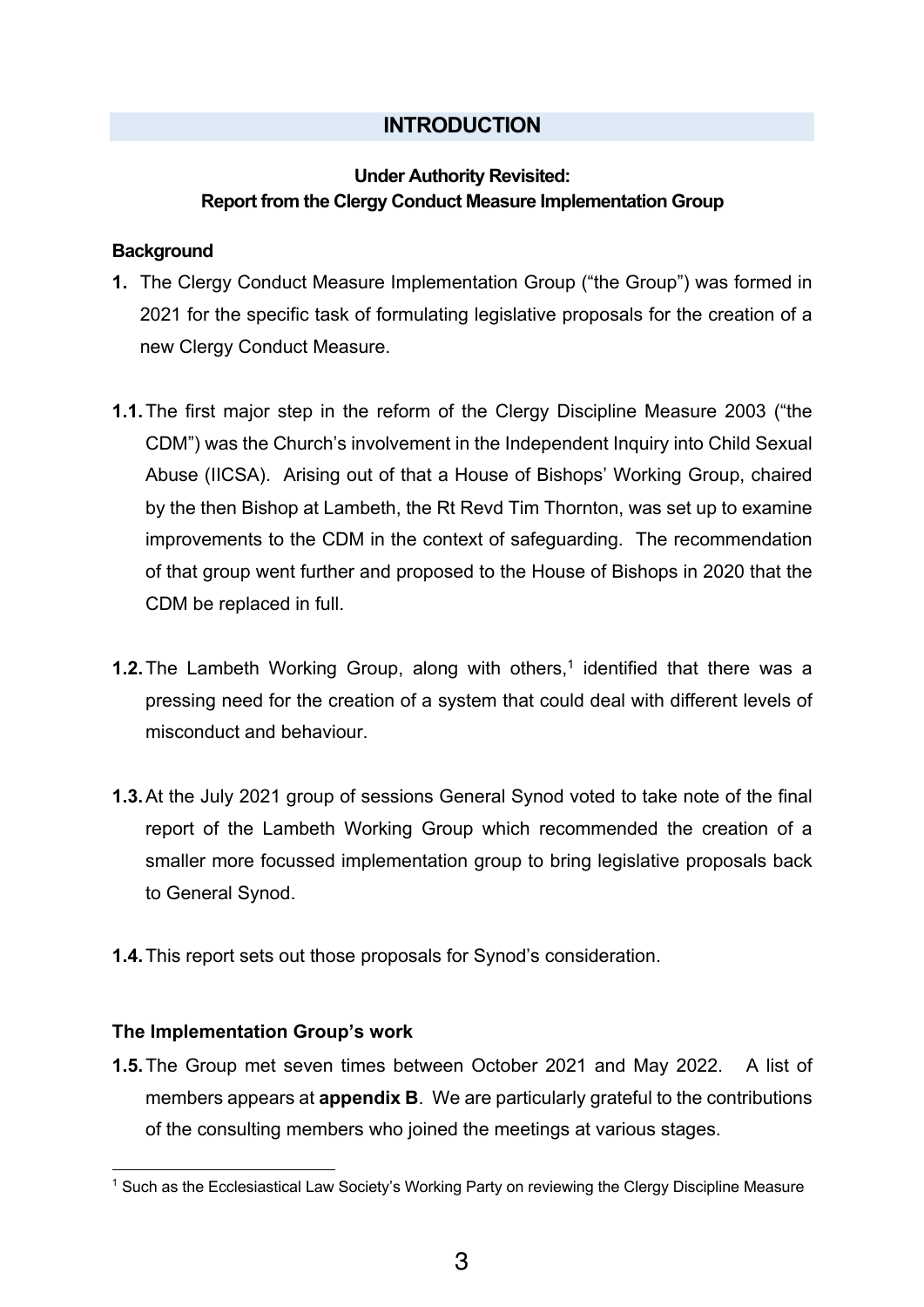**1.6.**Along the way the Group have consulted widely, taking onboard comments and criticisms and amending the proposals accordingly. A list of those who have contributed to the consultations appears at **appendix C.** The House of Bishops considered the proposals in March and May 2022.

#### **Legislative history: the EJM to the CDM**

- **1.7.**Prior to the CDM the law relating to clergy discipline was contained within the Ecclesiastical Jurisdiction Measure 1963 ("EJM"). The EJM itself was the result of a 1954 Archbishops' Commission on the Ecclesiastical Courts, under the chairmanship of Sir George Lloyd-Jacob.
- **1.8.**The EJM codified the existing disparate legislation on discipline under one Measure. Cases of discipline<sup>2</sup> were tried before the Consistory Court consisting of the Diocesan Chancellor sitting with two clerical and two lay assessors. Between 1963 and 2006 there were only three trials<sup>3</sup>. Whilst some held the view that this was a good thing – i.e. the Measure worked because it was an effective deterrent – the general consensus was that it was slow, costly, cumbersome, and ineffective in dealing with 'non-criminal' misconduct.
- **1.9.**Due to those concerns, in 1992 the General Synod passed a motion which resulted in the creation of a working party to examine the reform of clergy discipline. That group published their report in 1996 entitled 'Under Authority' (GS1217). The recommendations in that report, although not followed in every respect in the legislative process that followed, became the Clergy Discipline Measure 2003.

#### **The CDM in force**

**1.10.** The CDM came into force in 2006. It was designed to deal solely with serious misconduct. It was not intended that it should operate as a 'complaints procedure'.

<sup>2</sup> By which it is meant cases **not** involving ceremony, ritual or doctrine.

<sup>3</sup> *Re The Reverend Michael Bland* (1969/70); *Re The Reverend Thomas Tyler* (1991/2); *Re The Dean of Lincoln* (1995)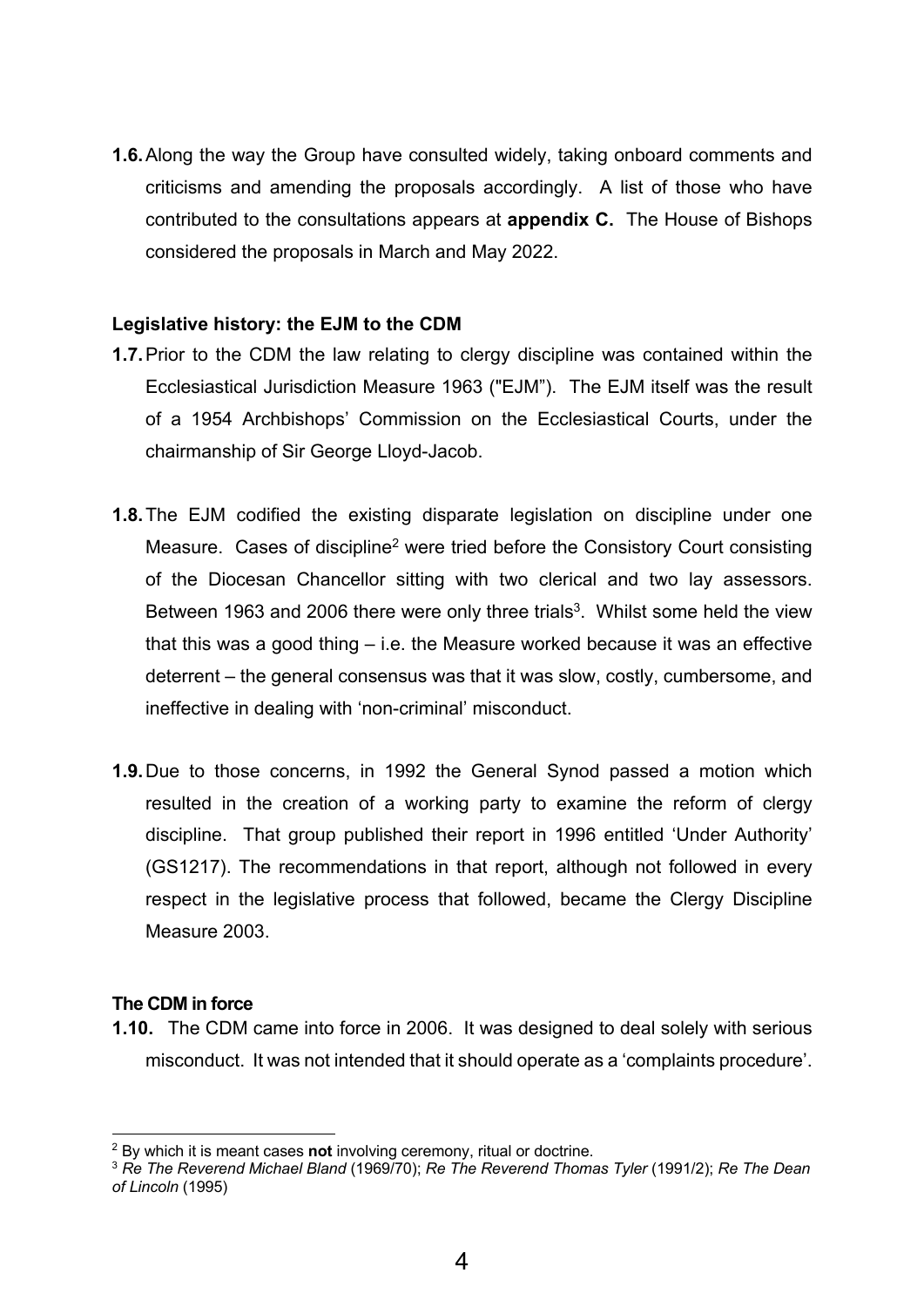The processes under the CDM are legal in character. The ultimate jurisdiction lies with an ecclesiastical tribunal.

- **1.11.** An analysis of cases since 2006 discloses the following:
	- **1.11.1.** Less than 0.80% of all clergy are subject to a formal allegation of misconduct under the CDM per year.
	- **1.11.2.** There has been a clear and steady increase in the number of allegations in the last 5 years. The average number is under 100 per year for priests and deacons and under 20 for bishops and archbishops.
	- **1.11.3.** There has been an increase in the complexity of cases. This has led to a rise in hostility and confrontation during the process.
	- **1.11.4.** On average each year 30 dioceses have between 1-5 cases, 2- 3 dioceses have more than 6 cases, and 9 dioceses have no cases at all. Due to a lack of experience-building there is a need to pool resources and knowledge to better equip decision makers.
	- **1.11.5.** Approximately 45% all of cases are either dismissed at an early stage or no further action is taken. This will often leave the complainant unsatisfied at the outcome and the respondent unhappy at having been subject to a legal process.
	- **1.11.6.** Approximately 33% of the remaining allegations are dealt with by a penalty by consent with the bishop. This can be a pastorally negative process.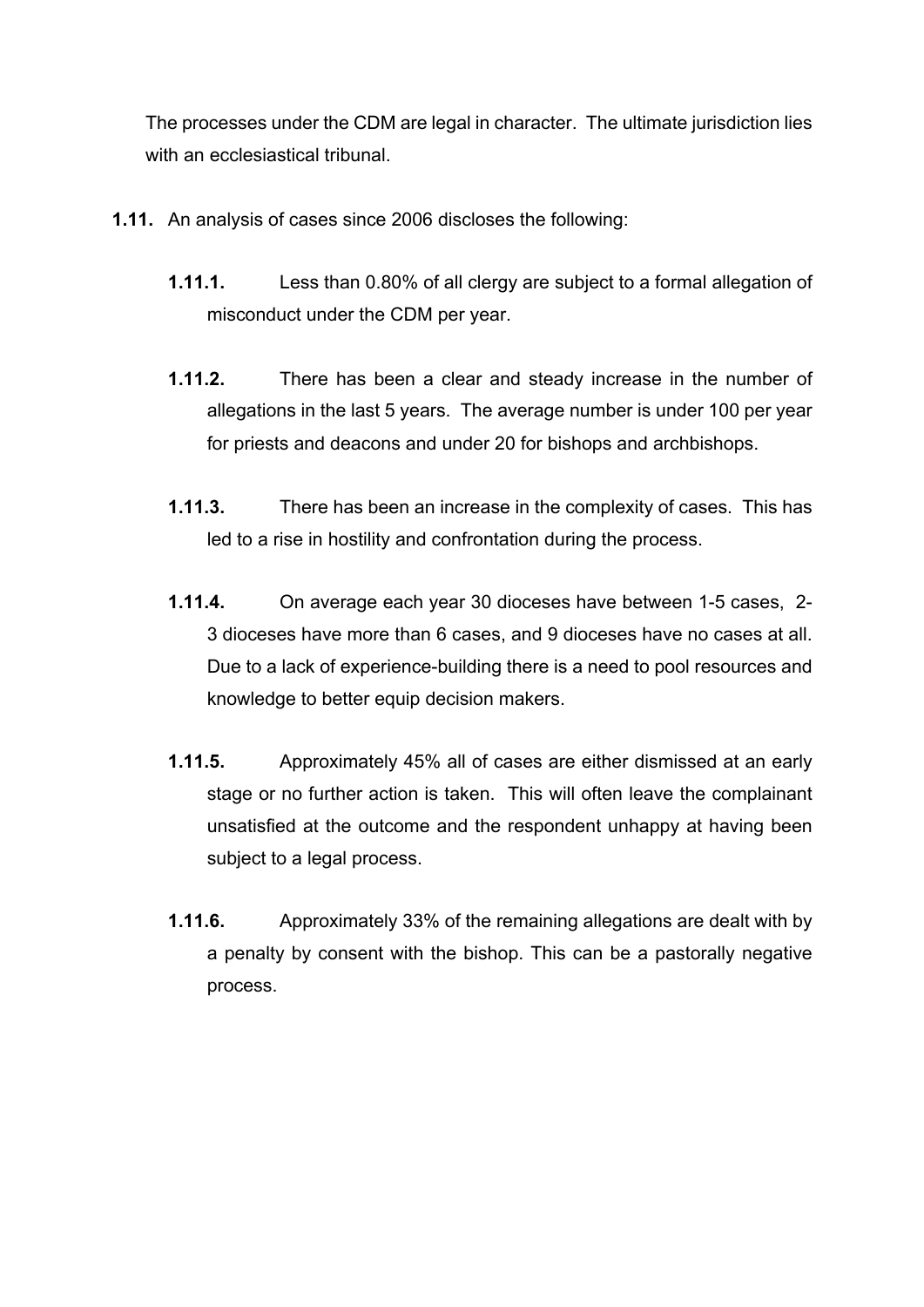## **WHY THE CHURCH NEEDS DISCIPLINE**

## **The nature of ordained ministry**

- **2.** Those who are called to ministry in Holy Orders are required to *frame and fashion their life according to the doctrine of Christ* and to be *wholesome examples and patterns to the flock of Christ* (Canon C26.2). Clergy are not expected to *bear the weight of this calling* on their own, but are supported by the church and *the grace and power of God* (the Ordinal).
- **2.1.**Whilst the expectations of discipleship apply to all God's people, the Church recognises that clergy are to be held to a high standard of conduct. The exercise of public ministry is a privilege and with it comes a responsibility. Where clergy fall short the whole Church is impacted. This reflects the words of St. Paul – *We are members one of another* (Ephesians 4.25).

## **The purpose of clergy discipline**

- **2.2.**For those reasons the Church must take seriously every occasion clergy fall short of that standard of conduct. The purpose and character of clergy discipline must be to support the collective good standing of all faithful men and women who are called to serve and to place at its centre the interests of justice for all those who are affected by the faults, failings and shortcomings of clergy.
- **2.3.**However, the Church must also approach discipline in a flexible and pastorally minded fashion. Not every cleric should be disciplined in the same fashion. It is clearly disproportionate to engage in a formal disciplinary process each time something goes wrong. The Group are of the view that the principal failing of the CDM *as a piece of legislation* lies in its procedural inflexibility to respond appropriately to different levels of misconduct and complaint.

## **Four principles**

**2.4.**In meeting the purpose of clergy discipline the Group have sought to apply **four fundamental principles:**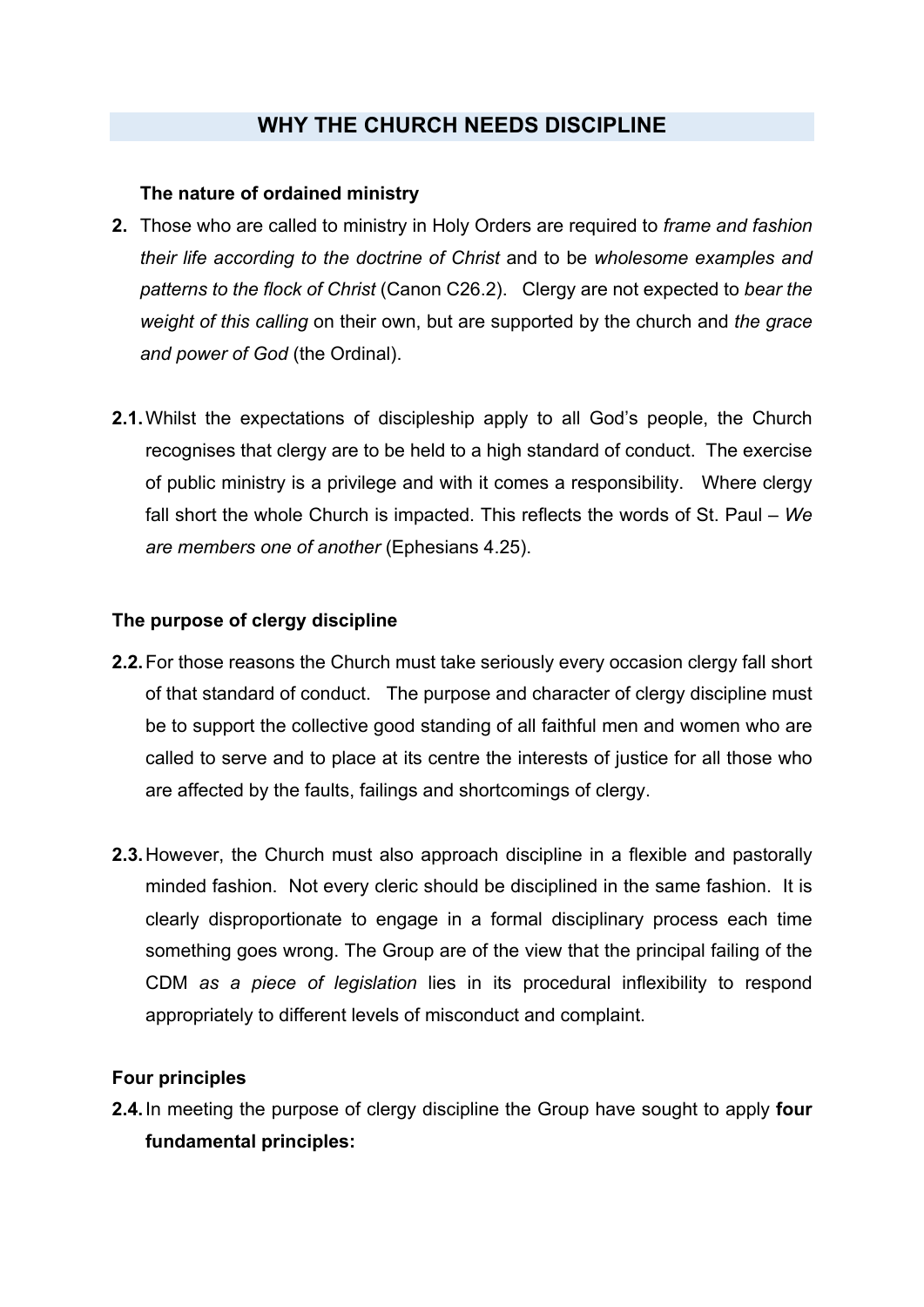- **2.4.1.** The system must provide for a **proportionate and efficient way** of dealing with a wide range of grievances and misconduct.
- **2.4.2.** As much as the Church must defend her integrity and that of Holy Orders, she must also **protect her clergy from frivolous, malicious and vexatious accusations.** Clergy offer a sacrificial ministry with limited material reward. Allegations of wrongdoing not only cause stress and anxiety but also threaten the home and income. **Disciplinary procedures therefore must be robust in providing protection against misuse.**
- **2.4.3.** The system must provide those wronged with **swift access to justice**. Cooperation with but not blind subservience to the secular authorities is paramount. The ecclesiastical courts should be a model of best practice for survivors and vulnerable witnesses.
- **2.4.4.** The **rules of natural justice**, developed partly in the medieval courts of the church, must run as a golden thread through the system.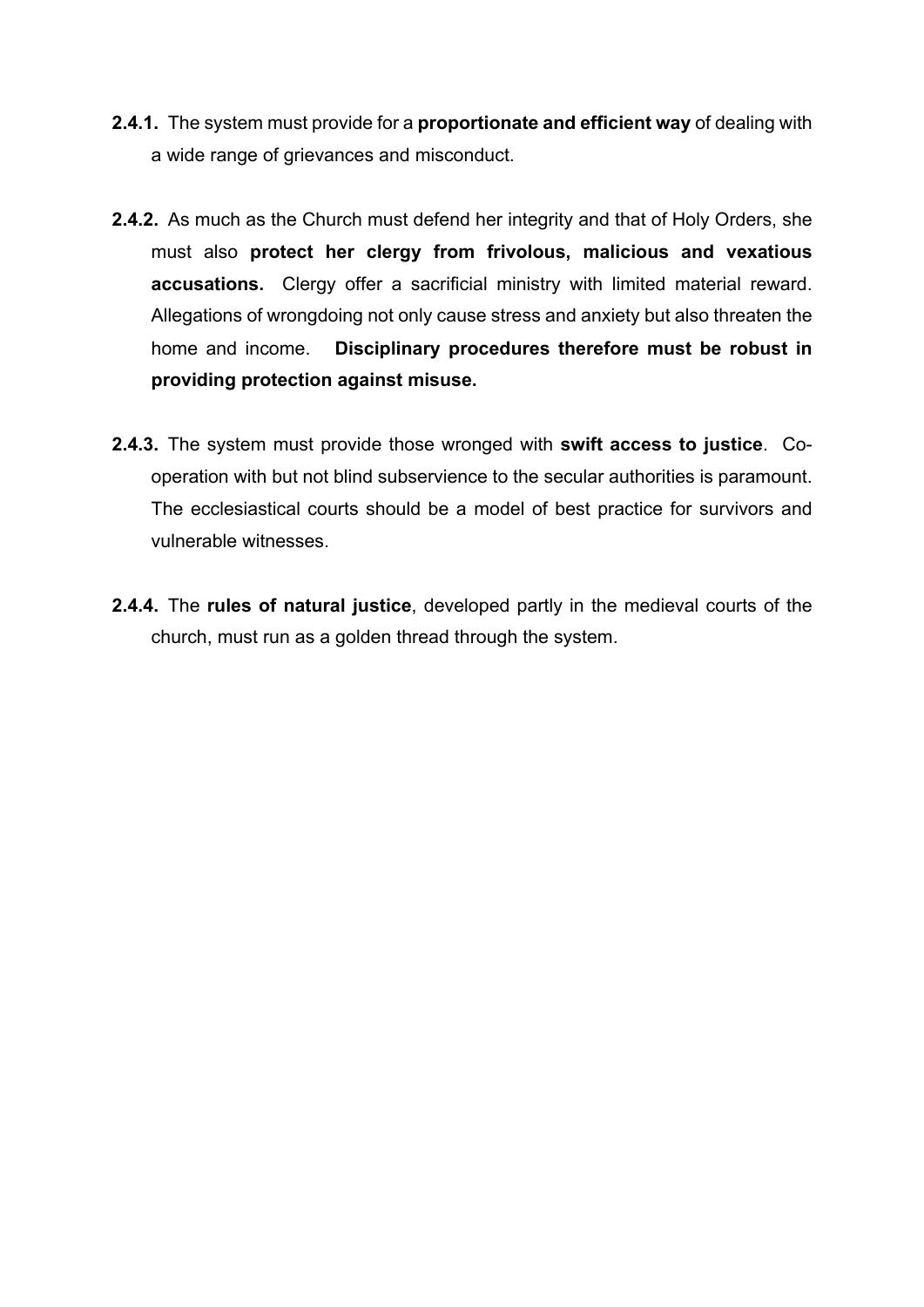## **THE NEED FOR REFORM**

- **3.** The Group recognise that many of those who have been involved in any way with the CDM will have experiences that demonstrate the need for reform. It is not possible in this report to catalogue each of those experiences. As a summary, three principal reasons underpin the need for reform:
- **3.1.**Firstly, since 2006 the landscape in professional discipline has changed dramatically. The CDM was designed to deal with misconduct of the utmost seriousness. As the secular world has become more 'complaint-focussed', those who come into contact with the Church and her ministers are now much more willing to complain about their experiences. 'Expectation management' has failed to keep up with this changing base. The result has been a steady and constant increase in the number of complaints that fall short of serious misconduct. There is a legitimate expectation from these complainants that the church, like most large organisations, has clear procedures for dealing with these complaints. The CDM does not provide for this.
- **3.2.**Secondly, since c. 2010 onwards, there has been a downturn in the willingness of the secular authorities to prosecute certain criminal offences. Without other recourse available to them, survivors and victims have properly turned to the Church to be the court of first instance on matters of criminal complaint. The church's disciplinary infrastructure has not hitherto been designed or resourced to deal with these cases.
- **3.3.**Thirdly, the culture, expectation, and legal responsibilities on clergy around safeguarding have recognised a new category of discipline concerning process failures – e.g. failing to follow a policy – rather than what might be termed 'personal failing' (e.g. adultery) which was always (and to some extent still is) the main area addressed in of church discipline. This requires a more comprehensive approach rather than the narrower focus of 'serious misconduct' under the CDM.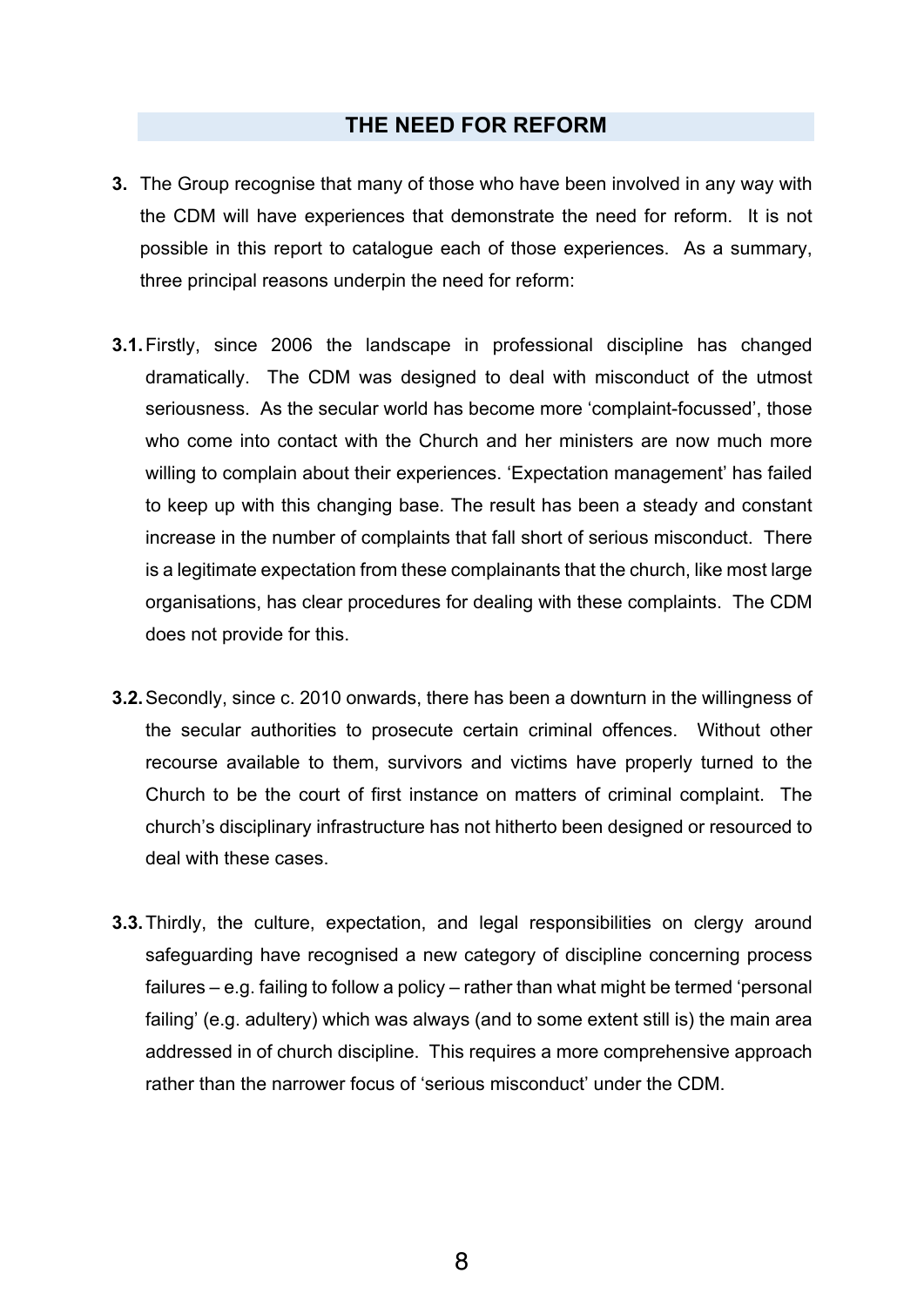## **THE ROLE OF THE BISHOP**

- **4.** The bishop is called, as the Shepherd, to care for and minister to the flock. It is the bishop who ordains and licenses, and it is the bishop with whom the cure of souls is shared. Alongside this ministry the bishop, as Ordinary, exercises ecclesiastical jurisdiction in the diocese. Central to this role is the administration of discipline.
- **4.1.**The basis for the bishop's role in discipline (which includes discipline of the laity as well as the clergy) can be found in three primary sources:

#### **The Ordinal**

**Archbishop:** Bishops are called to serve and care for the flock of Christ…

As chief pastors, it is their duty to share with their fellow presbyters the oversight of the Church, speaking in the name of God and expounding the gospel of salvation. With the Shepherd's love, they are to be merciful, but with firmness; to minister discipline, but with compassion…

*Common Worship: Ordination Services: the Ordination and Consecration of a Bishop*

#### **The Canons**

Every bishop shall correct and punish all such as be unquiet, disobedient, or criminous, within his diocese, according to such authority as he has by God's Word and is committed to him by the laws and ordinances of this realm.

*Canon C18.7*

#### **The Thirty-nine Articles of Religion**

…it appertaineth to the discipline of the Church, that inquiry be made of evil Ministers, and that they be accused by those that have knowledge of their offences; and finally, being found guilty, by just judgment be deposed.

*Article XXVI*

**4.2.**That said, the Church has never understood the bishop as acting entirely alone. The bishop serves the community and is also assisted by it. The New Testament makes references to this community based approach (see *Matthew 18.15-21*). The historical development of the ecclesiastical courts is good evidence of the structures that the Church has developed to assist the bishop in the exercise of quasi-judicial functions.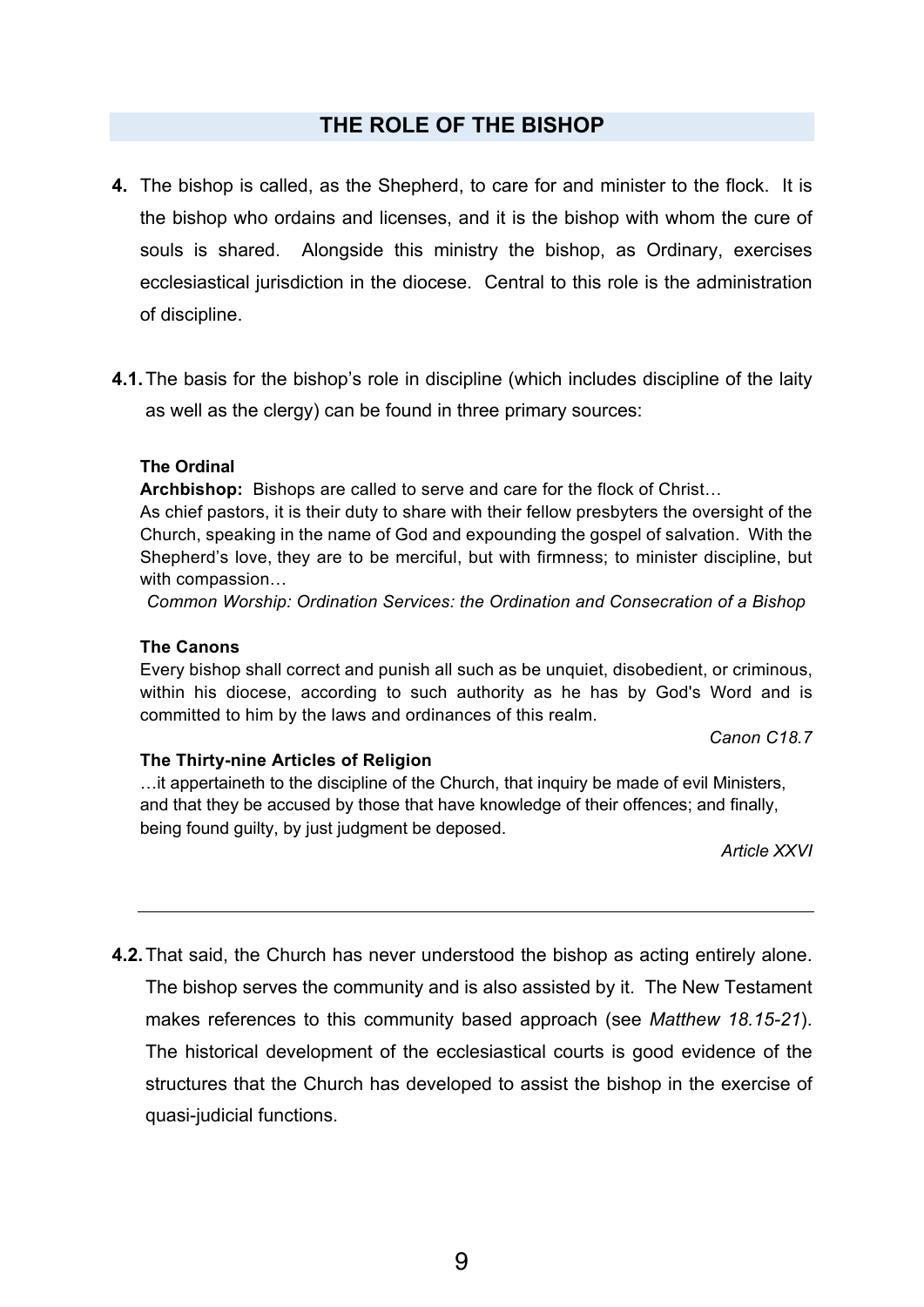- **4.3.**It is commonplace that the exercise of discipline can become too personalised. The personal exercise of the *episcope* must always also be balanced against the rights and needs of the respondent cleric and accuser. The balance is struck to ensure trust in the system.
- **4.4.**A consistent theme in the consultation responses has been what is said to be a fractured relationship between the episcopate and those they discipline. It is clear to the Group that the bishop exercising the role of both pastor and judge has caused conflict. This conflict has undermined confidence in the decision making and procedures of the CDM. Further, it has impeded the ability of the bishop to exercise the ministry of reconciliation with those subject to discipline.
- **4.5.**The Group are of the view that it will be important to re-affirm the primacy of episcopal authority in the new system, as reflecting the established theological and ecclesial position in the Church of England. However, it is also necessary to recognise the reality that there has been a significant change in the preceding years. **It is proposed that the role of the bishop in discipline be modified.**  The key functions will be to:

Receive the complaint Support the parties Inc. Support the parties Implement the outcome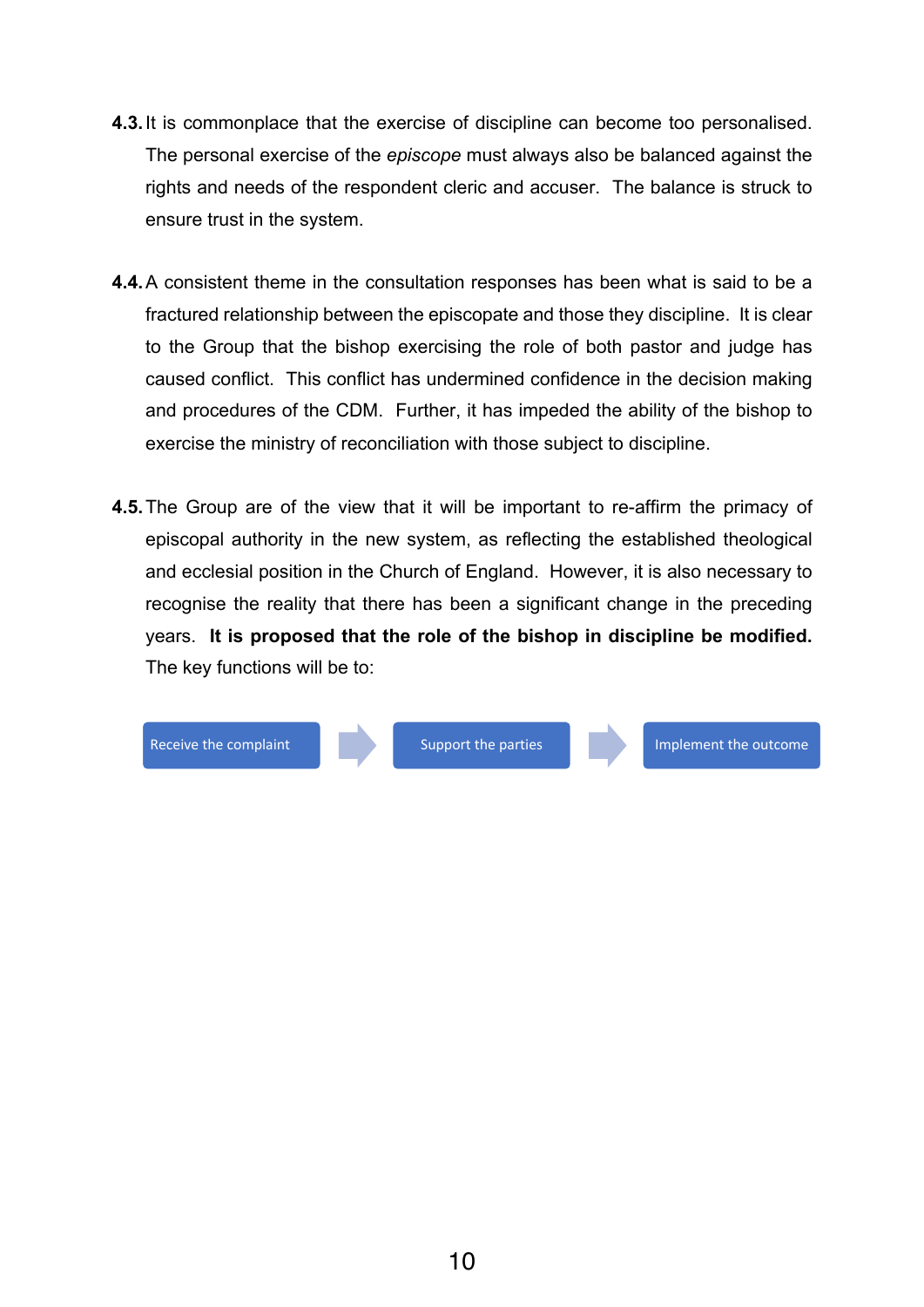## **LEGISLATIVE PROPOSALS**

#### **Scope of this work**

- **5.** The purpose of the Group's work has been to devise legislative *proposals*. Synod does not have before it a final procedural map. It is within the nature of the legislative process that proposals change. What Synod does have is a report that sets out the *policy direction* for legislation to be drawn up.
- **5.1.**The Group wish to emphasise in particular that there are details of the reform that are outside their remit. Principal amongst these are the procedural rules which will govern how the proposed system is to operate 'on the ground'. These, for example, will cover aspects such as time scales, evidence, tribunal procedure *etc*. That these details are not contained in this paper is not an indication that the Group have failed to consider them. Should these proposals proceed to the legislative drafting stage the Rule Committee will take forward this work and it is intended that the Synod will be presented with draft procedural rules alongside a draft Measure.
- **5.2.**There are two further areas that, whilst outside the Group's remit, we nevertheless wish to signpost:
- **5.3.**The first is the relationship between these proposals and the Church's **capability procedures.** The line between misconduct and capability can often become blurred. A disciplinary system cannot deal with issues of performance. However where a complainant raises a grievance under this system, the complaint may be indicative of a wider issue about capability. The Group are of the view that the flexibility of the grievance process should enable those in the diocese with responsibility in this regard to identify the problem and look to an appropriate remedy. However, it is not intended to be a replacement for the formal capability procedures the Church has put in place.
- **5.4.**The second is **the issue of clergy personal files ('blue files').** It is clear to the Group that this is an area which must be considered carefully. It has wider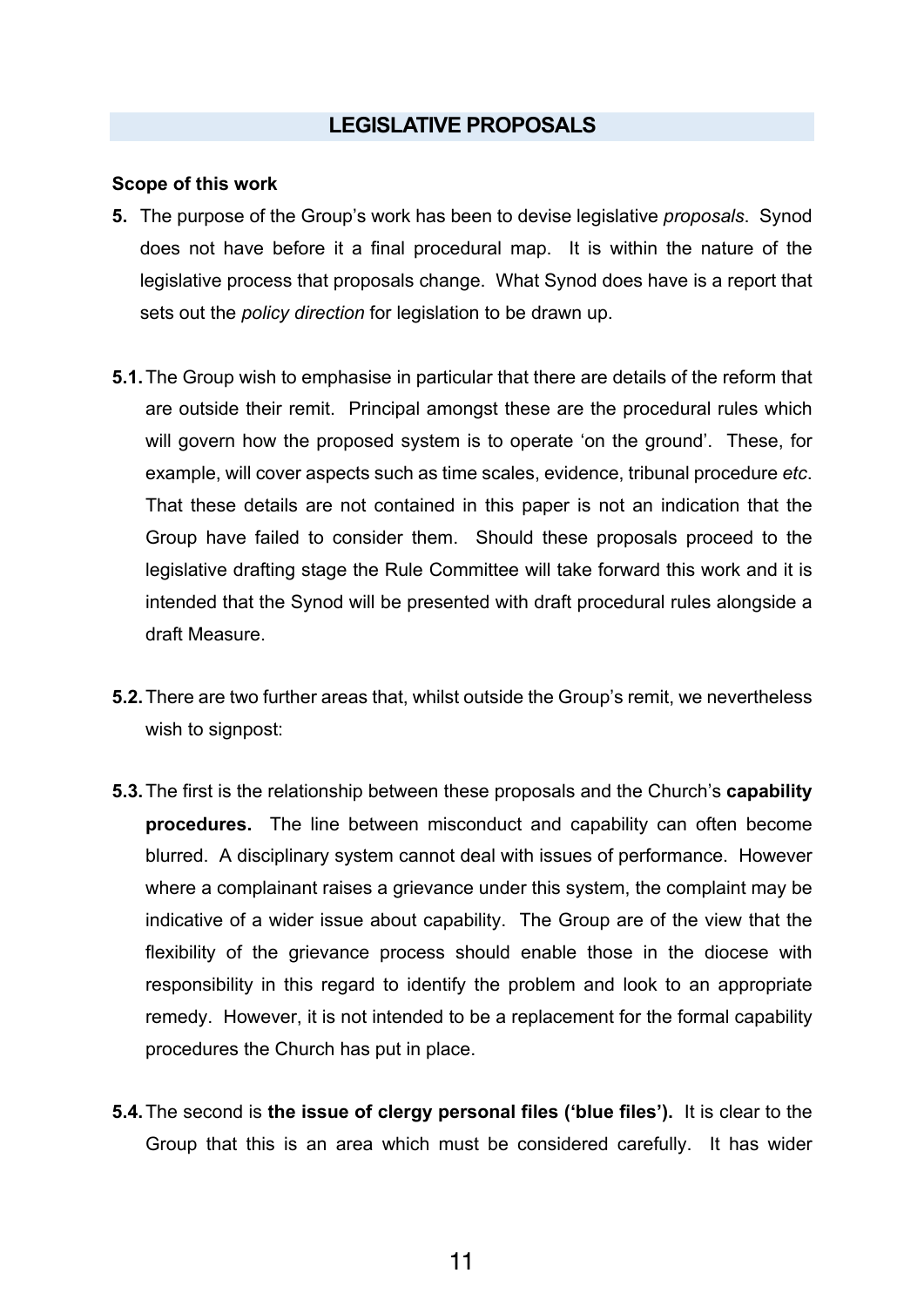implications than simply the disciplinary system. Whilst setting out guidance is outside the Group's work we do wish to make the following observations:

- **5.4.1.** Detailed personnel record keeping in a professional context is a wellestablished and a necessary consequence of the trust placed in those who hold office.
- **5.4.2.** Accurate record keeping is important in all cases, including where a low level penalty has been imposed or advice has been given, in order to assess the ongoing work of improvement in the respondent.
- **5.4.3.** Records of complaints that are dismissed or ruled to be vexatious are important to protect the cleric from future identical complaints. Additionally, an accurate record of the dismissal protects the respondent from others misremembering the substance or outcome of the complaint in future years.
- **5.4.4.** That said, clergy should not feel subject to undue levels of continued scrutiny where a complaint has been dismissed. There is distinction to be drawn between the requirement to keep a proper record of a case (whatever the outcome) and the improper reliance upon it in the future discernment of ministry.
- **5.4.5.** Consideration should be given to a standardised form of recording outcomes on blue files to ensure consistency.

#### **Legislation and statutory guidance**

- **5.5.**The procedures and processes of the CCM will be set out in both legislation and statutory guidance:
- **5.6.**The **Clergy Conduct Measure** will set out the statutory framework of the system and establish the jurisdiction for dealing with cases.
- **5.7.**This will be accompanied by the **Clergy Conduct Rules** which will provide the procedure. The view of the Group is that the process for approving a draft set of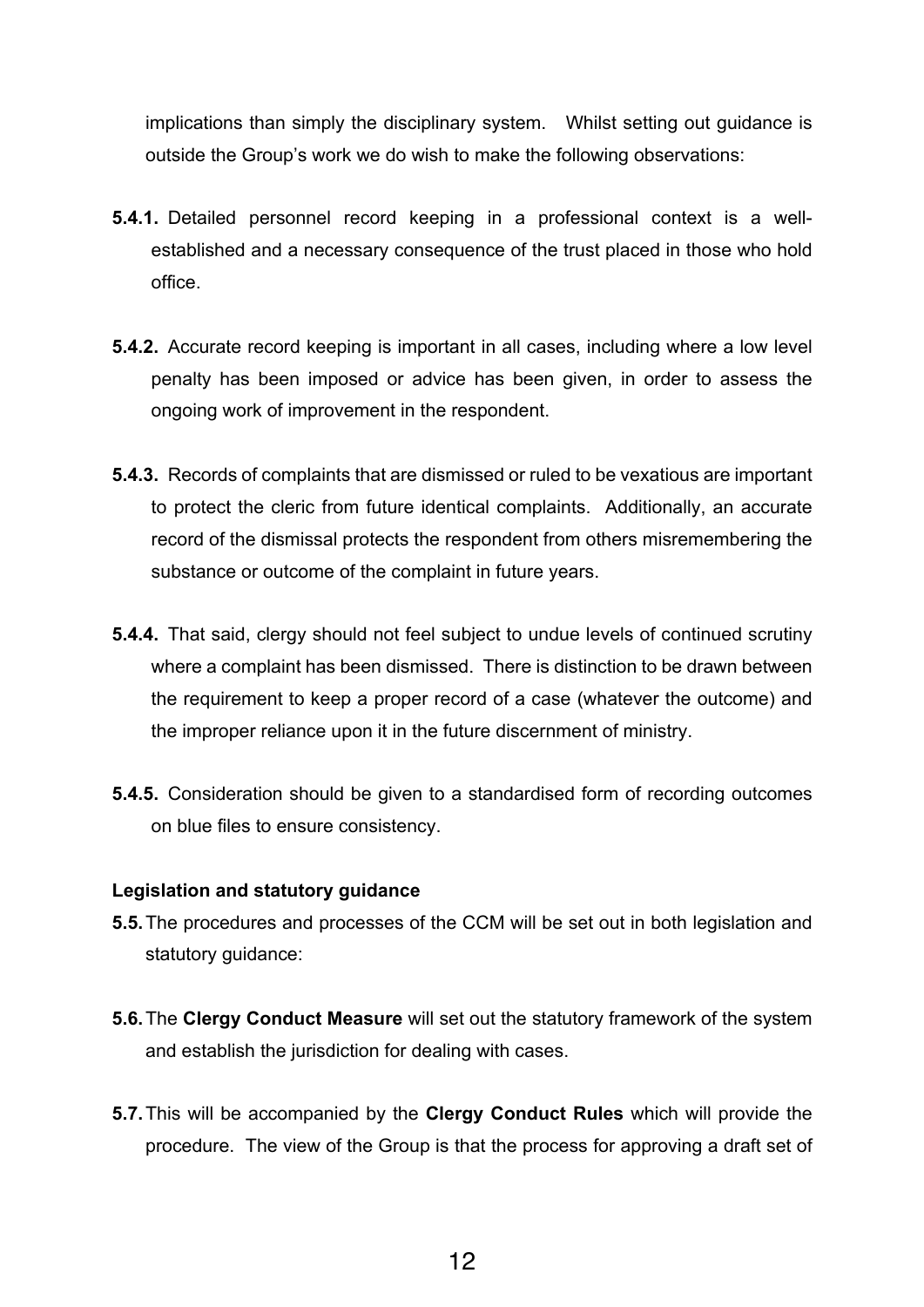Rules should run alongside the passage of the Measure to enable the Synod to see the whole legislative picture.

- **5.8.**A statutory **Code of Practice** will provide detailed guidance to anyone exercising a function under the Measure and also to parties, witnesses and any other person or body who has cause to be involved in any aspect of discipline.
- **5.9.**In addition, the Group is of the view that smaller, topic specific, codes of practice should be issued and updated regularly to cover subjects including, **pastoral support for respondents**; **support for complainants victims and survivors; and rehabilitation back into ministry.**

*Members of Synod should read the following section alongside the flowchart in appendix A*

## **Part I: Definitions**

## **What constitutes a grievance, misconduct and serious misconduct?**

- **6.** The Church has well established standards of behaviour. These can be found in scripture (see for example the fruit of the Spirit<sup>4</sup> – Galatians 5:22-23) the Canons, the Ordinal, and the *Guidelines for the Professional Conduct of the Clergy*. The *Guidelines* are important because they are Acts of Convocations and so are made *by* clergy *for* clergy. **The Group have invited the Convocations to consider revising the** *Guidelines* **for the first time since 2015.**
- **6.1.**It is not possible to set out each occurrence that might constitute a **grievance**. In short, the secular world recognises it as normally a minor violation of a workplace policy or contractual terms falling short of misconduct. This definition does not fit comfortably with clergy who are office holders and needs to be modified in the church context. An example may by, persistent lateness for services or lack of preparation for a PCC meeting.

<sup>4</sup> *But the fruit of the Spirit is love, joy, peace, forbearance, kindness, goodness, faithfulness, gentleness and self-control.*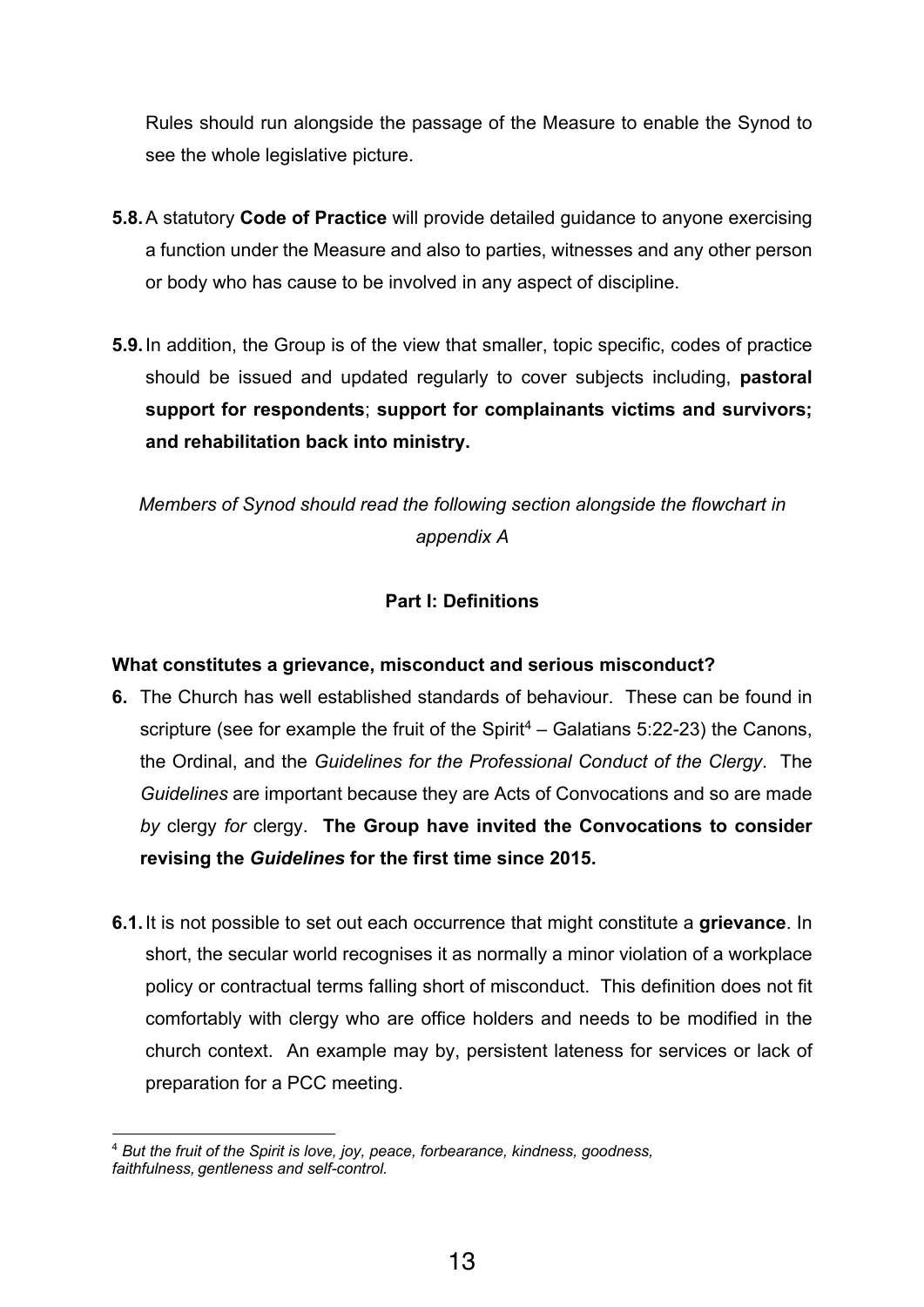- **6.2.**Closely aligned with grievances are **minor complaints**. These are occasions where clergy 'fall short', but in a way that does not amount to misconduct.
- **6.3.**Where a cleric's conduct amounts to **misconduct** that is serious because it undermines public confidence in the Church and her ministers. To that end, it must always be properly addressed. However, it is right to distinguish between different levels of seriousness of misconduct.
- **6.4.**Simplicity is an important factor in a disciplinary system. Accordingly, the Group propose the following use of language:
- **6.5.**'complaint' (*noun*) the document which brings the wrongdoing to the attention of the bishop;
- **6.6.** 'grievance' a complaint about a minor matter that does not constitute misconduct and therefore would not warrant the imposition of a penalty (i.e. encompassing what we understand as both a 'grievance' **and** a 'minor complaint').
- **6.7.**'misconduct' an allegation of wrongdoing which is unlikely to call into question the respondent's fitness to exercise public ministry but which may warrant the imposition of some form of lesser penalty.
- **6.8.**'serious misconduct' an allegation of wrongdoing which may call into question the respondent's fitness to exercise public ministry and which may warrant the imposition of a more serious penalty, such as prohibition from exercising ministry, removal from office and/or deposition from Holy Orders.

## **Grievance Examples**

*Non-exhaustive*

Pastoral breakdown in relationships Lateness for services, meetings, parish appointments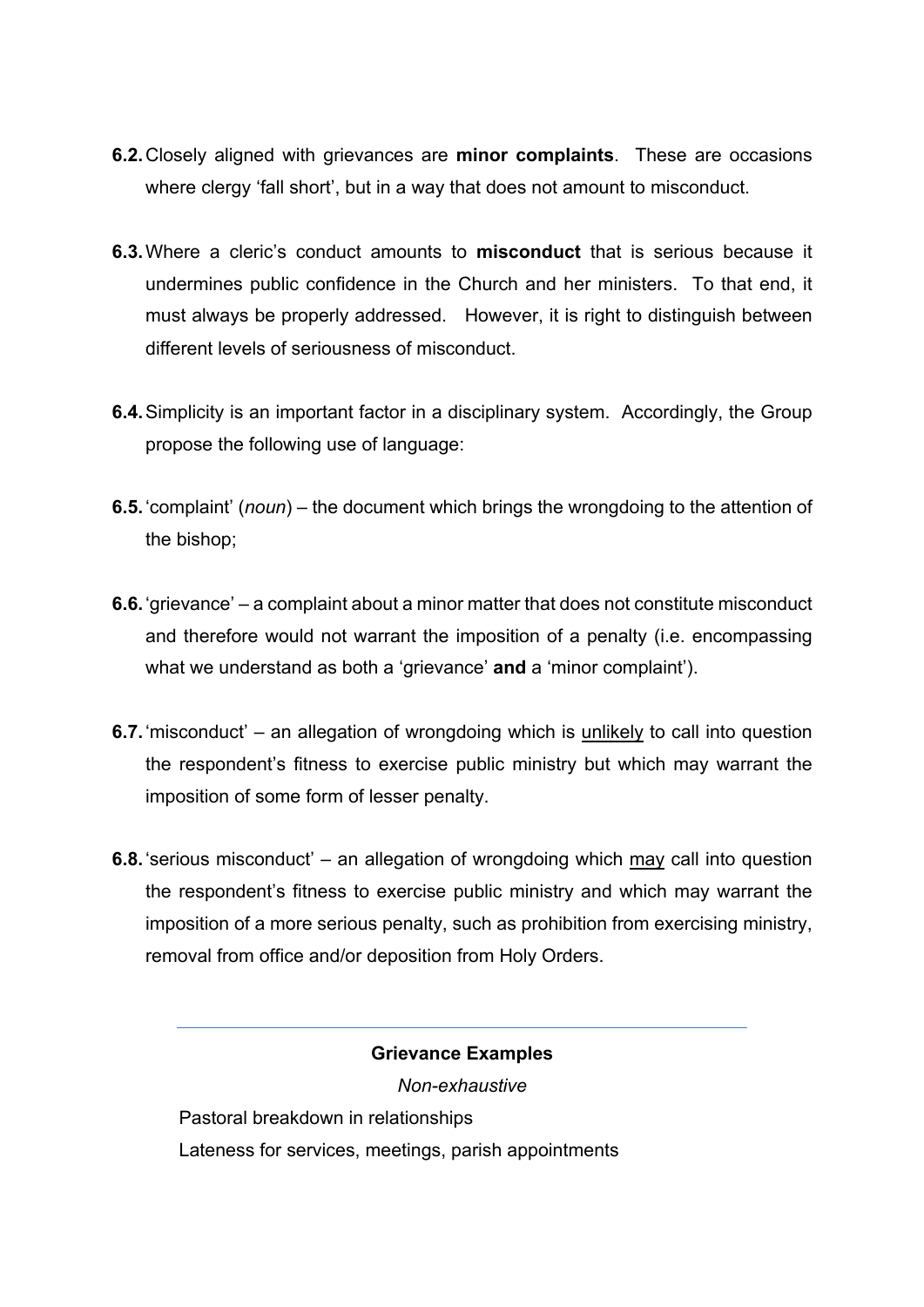Minor rudeness or anger Unprofessional approaches in the management of parish staff, structures or organisations Lack of proper preparation of services, preaching or other aspects of

ministry

## **Misconduct Examples** *Non-exhaustive*

Unintentional or minor breaches of safeguarding policy

Inappropriate text messaging with another adult

Aggressive rudeness or anger, especially when directed towards parishioners

Failure to comply with formal requirements as to service registers,

accounting or other parish administration

Engaging in a trade, profession or other activity which is inconsistent with priestly life or affects of the performance of ministry

# **Serious Misconduct Examples**

## *Non-exhaustive*

Wilful and/or prolonged failure to comply with safeguarding policies Sexual, spiritual, domestic abuse

**Adultery** 

Downloading, viewing or otherwise possessing child abuse images **Harassment** 

Serious financial misconduct e.g. fraud, theft

Serious breaches of pastoral duty, trust or professional boundaries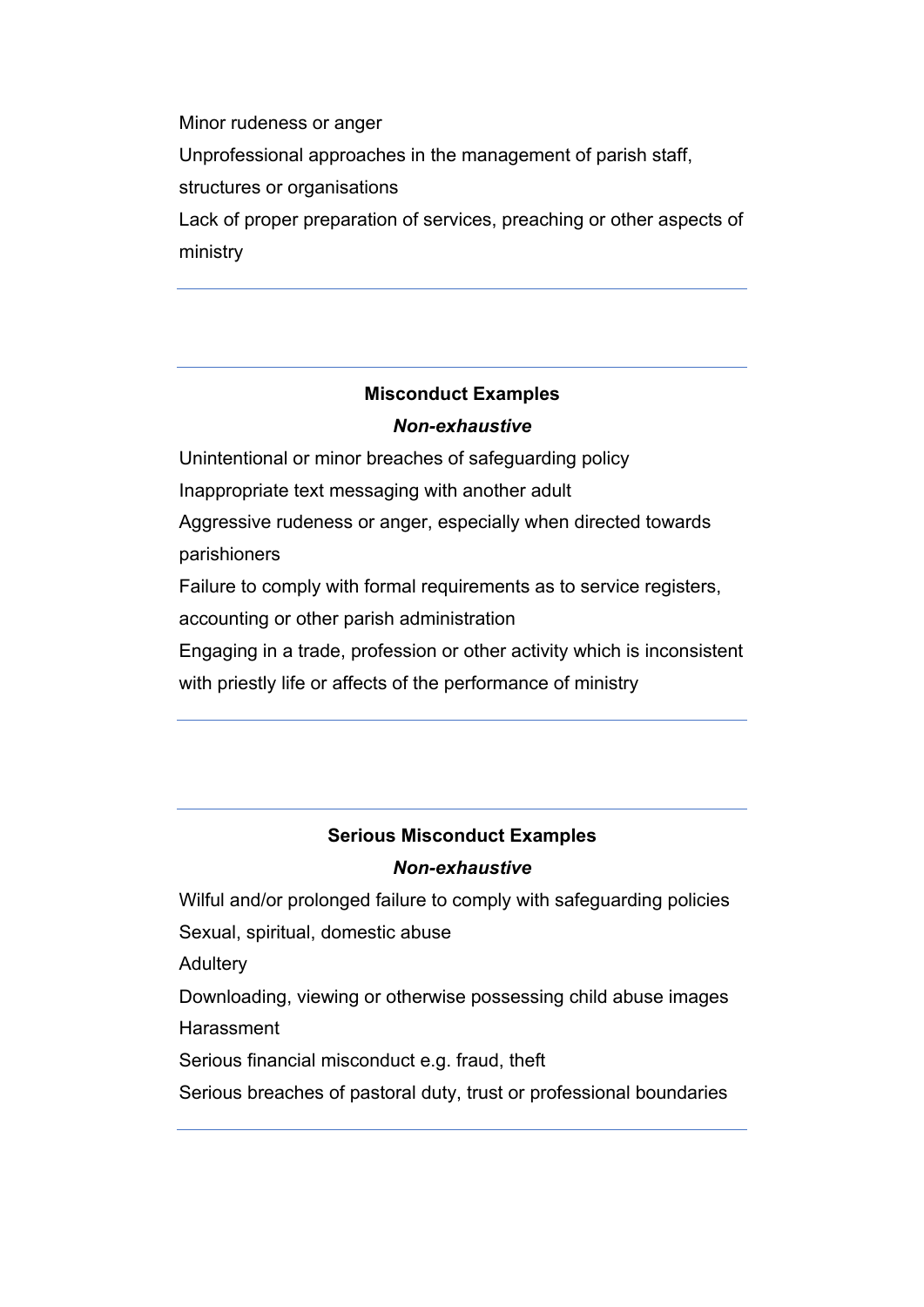**6.9.**The Code of Practice will set out clear and detailed guidance with further examples.

#### **Part II: Procedure – making a complaint**

#### **Who can make a complaint?**

- **7.** The Group propose that there should be one category of person entitled to make a complaint – anyone with a '**proper-interest'**. On that basis, archdeacons, DSAs/DSOs and the NST will continue to have standing to bring complaints. Likewise, those who have personally experienced the event or conduct will have standing. The system will allow for the appointment of a 'litigation friend' to bring a complaint on behalf of those who have a proper interest but are suffering under a disability, those who lack capacity, or children. Statutory guidance in the Code of Practice will give practical examples.
- **7.1.**The proposals include a recommendation that clergy be able to **self-refer**. This is to encourage insight, but will also provide an opportunity to bring to a head the situation where someone weaponises the threat of bringing a complaint against a cleric. There will be no duty to self-refer.
- **7.2.**The process will continue to apply to all clerks in Holy Orders, regardless of whether they hold any preferment or authority to officiate.

#### **How to make a complaint?**

- **7.3.**All complaints against priest and deacons would be laid before the diocesan bishop. The Code of Practice would set out that each bishop should make provision for a dedicated person to receive administratively the complaint and process it. This might be a chaplain, or some other appropriate person. There will be no requirement to set out formally each and every detail of the case at this point.
- **7.4.**The complaint will be immediately referred to a **Regional Lead Assessor** who, applying statutory guidance, will **allocate the case to the appropriate 'track' on**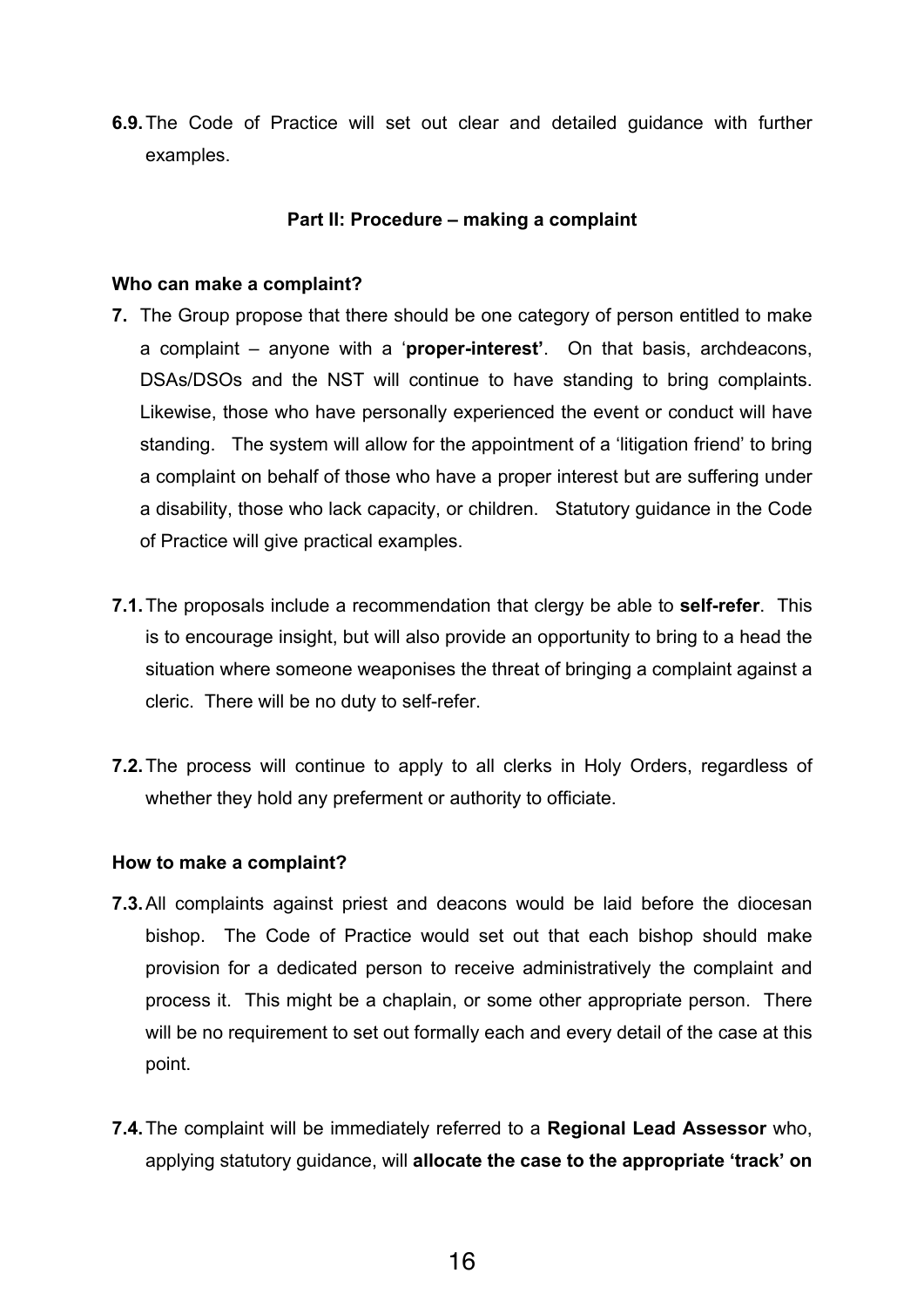**the basis of whether it is a grievance or an allegation of misconduct**. The Group are of the view that *at this stage of the process* the sole distinction should between whether the complaint alleges a matter that would, if true, amount to misconduct. A further distinction between levels of misconduct will be applied later in the process.

## **Vexatious complaints**

**7.5.**The lead assessor may determine that the case is 'manifestly without merit or substance' or is vexatious, and recommend to the bishop that it be dismissed forthwith. In such cases the bishop should take legal advice from the registrar and if appropriate dismiss the case. The complainant will have a right of appeal against the dismissal to be carried out by a judge.

## **Notifying the Respondent**

- **7.6.**It is of fundamental importance to the integrity of the system that respondents should be told at an early stage not only that a complaint has been made, but the substance of the complaint and the name of the complainant. In cases that are not dismissed as vexatious the lead assessor will notify the bishop of the 'initial allocation' who will in turn notify the respondent.
- **7.7.**The bishop will **write to the respondent** informing them of substance of the complaint and setting out whether it has been allocated as a grievance or an allegation of misconduct. Information as to what happens next will be included.
- **7.8.**At the same time the bishop will be under a **statutory duty to offer support** to the complainant/victim/survivor and the respondent. The process for this will be diocesan based and the Code of Practice will provide guidance on the nature of the support. In serious cases the provision of professional support may be required (e.g. an Independent Sexual Violence Adviser). Where a support person (victims/survivors) and/or a link person (respondents) has already been appointed as part of a safeguarding process, <sup>5</sup> they will be made aware and be kept informed of the procedural aspects of the complaint.

<sup>5</sup> See *Practice Guidance: Responding to, assessing and managing safeguarding concerns or allegations against church officers*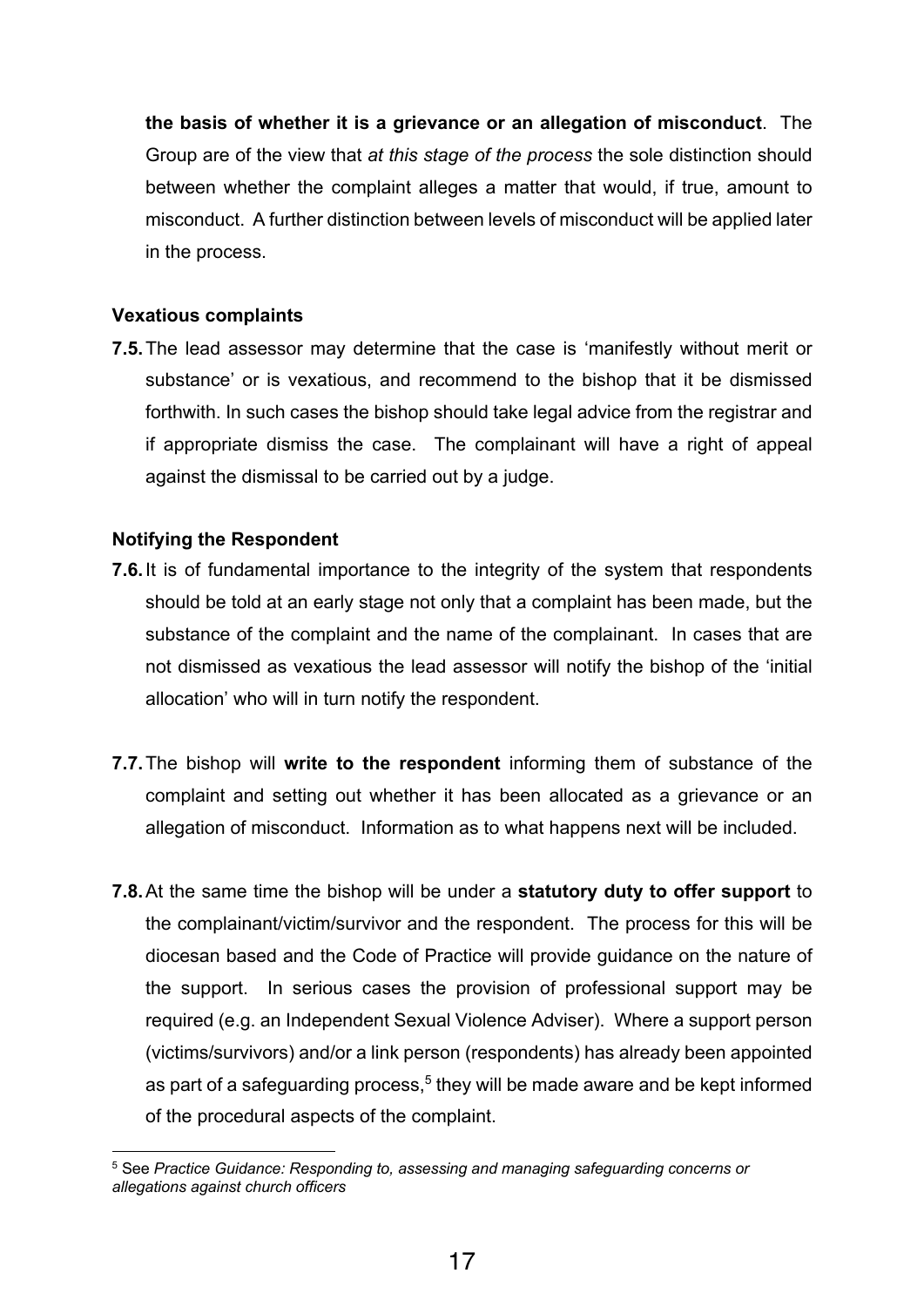- **7.9.**In cases of misconduct legal aid will become available and the respondent provided with details.
- **7.10.** The bishop will be able to **suspend** a respondent at this point, but only in cases of misconduct or serious misconduct (i.e. where the lead assessor has allocated the case as misconduct rather than as a grievance) and only where the suspension is 'necessary' (a higher threshold than in the CDM). Where a parish priest is suspended the bishop will consider what arrangements for the ministrations of the church are needed and any other support that may be required.
- **7.11.** Where the matters complained of are also subject to secular criminal processes there will be a presumption in favour of **not pausing the disciplinary processes**, unless the police or other secular prosecuting authority is of the view that it would interfere with their investigation or with the administration of justice.

#### **Limitation Period**

- **7.12.** In taking seriously all misconduct the Church must balance the right of those who have been seriously wronged to seek justice through the Church's disciplinary procedures and the need to provide a finality for those who may be accused.
- **7.13.** The Group propose that there be **no limitation period** on allegations of **serious misconduc**t.
- **7.14. Allegations of misconduct (other than serious misconduct) would have a 12 month limitation** period from the date of the alleged misconduct )or the last date if a course of conduct is alleged). This limitation period could be disapplied by a judge where a good reason existed why the complaint was not made sooner.
- **7.15. Grievances would have a 12 month limitation period** without any power to extend the period.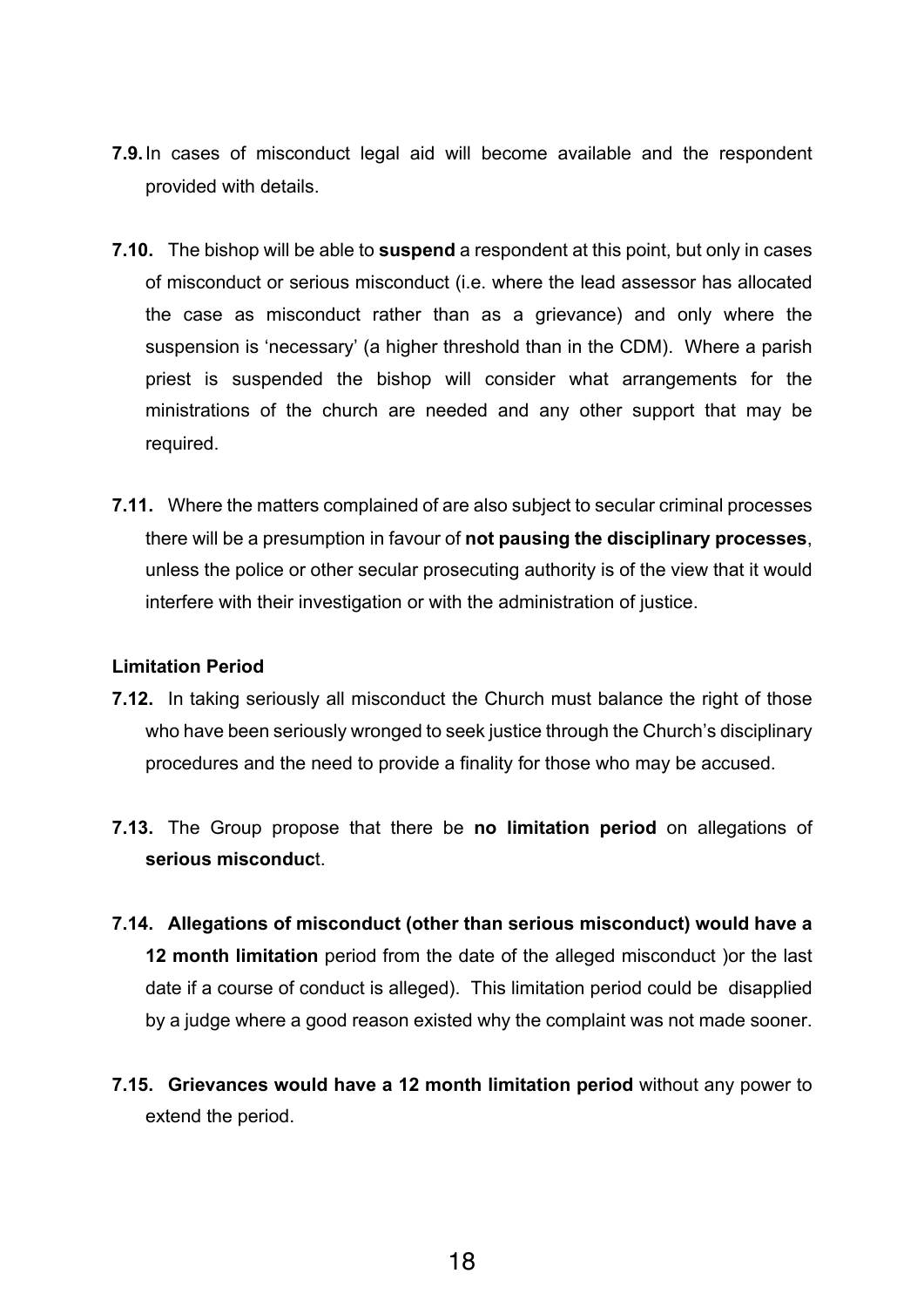#### **Delegation**

**7.16.** The Measure will contain a specific stand-alone power for the bishop to delegate his or her role in relation to a particular complaint to another bishop, for example in cases of conflict of interest. This would be either a suffragan or assistant bishop within the diocese or another bishop outside the diocese. However, it is anticipated that by removing the principal decision making from the bishop occasions of conflict of interest will be rare. The lead assessor will also have power to delegate to another assessor.

#### **Part III: Procedure – resolving the complaint**

## **Track "A" – Grievance**

- **8.** Where a case is allocated to the grievance track the bishop will appoint a **designated person from within the diocese** to resolve the issue(s), so far as it is possible to do so. The designated person will be different depending on the substance, complexity and identity of the parties. In some cases a person with knowledge of the context will be appropriate (*e.g. Archdeacon, Rural Dean Assistant Bishop, Diocesan Secretary).* In other cases someone entirely external and independent may be needed (*e.g. a person with HR experience*).
- **9.** Allocation to the grievance track would constitute a *de facto* dismissal of an allegation of misconduct and therefore the complainant will have a right of review of that dismissal to be carried out by a judge.
- **9.1.**The Measure or Rules will not provide a strict procedure for the resolution of grievances to enable flexibility to deal with what will be a wide range of different issues. Detailed guidance will be made available which will set out the tests and criteria to be applied. Respondents will be encouraged to be accompanied at any meeting, but legal representation would not be allowed. Legal aid would not be available for this process.
- **9.2.**In summary the designated person will follow a two-stage process: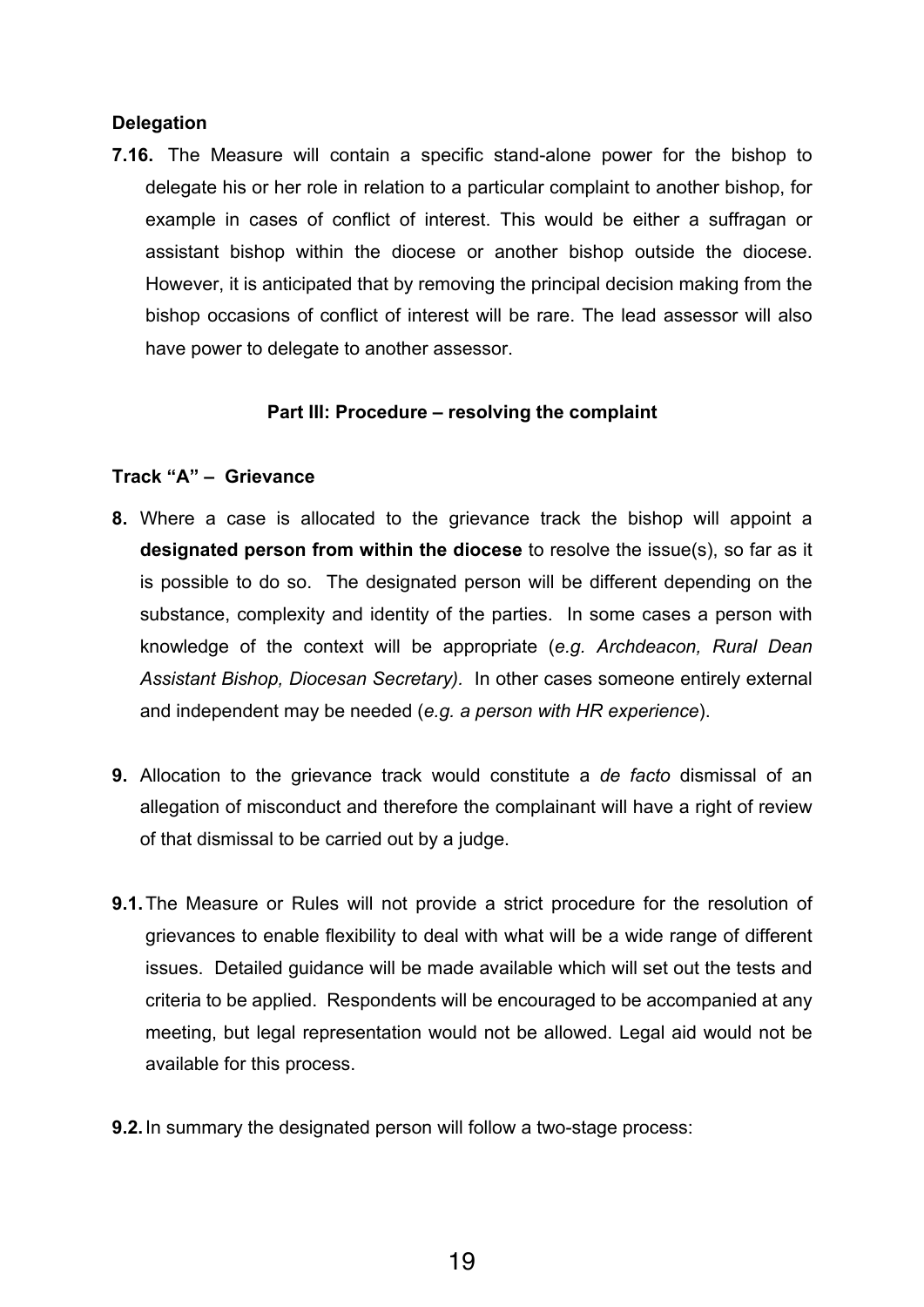1. Informal stage (e.g. telephone call, informal meeting or arranging for an apology to be given).

*If unresolved they will move to:*

- 2. Formal stage (e.g. formal meetings with the parties, fact findings and recommendations as to outcome)
- **9.3.**Should the parties agree the case may be referred for a structured conciliation.
- **9.4.**The process should last no more than 28 days with a focus on a **pastoral resolution** and, if necessary, advice on improvement issued to the respondent.

#### **Re-allocation**

**9.5.**Should the designated person form the view that the case is more serious than first thought, they may any time prior to the completion of the final report recommend to the lead assessor that it be allocated as a formal allegation of misconduct.

#### **Track "B" – Allegation of misconduct**

- **9.6.**Where the case is allocated to the misconduct track, the lead assessor will appoint a **Case Assessor** from the regional panel. The case assessor will begin by asking the complainant to provide a formal document setting out their complaint in detail.
- **9.7.**The first task for the case assessor will be to decide, without any investigations at this stage, whether the allegation, if true, would be **misconduct or serious misconduct**. Statutory guidance will be available to assist in the making of that decision.

#### **Misconduct**

**9.8.**Where the case alleges misconduct not amounting to serious misconduct the case assessor will retain the case and carry out an investigation, meeting with the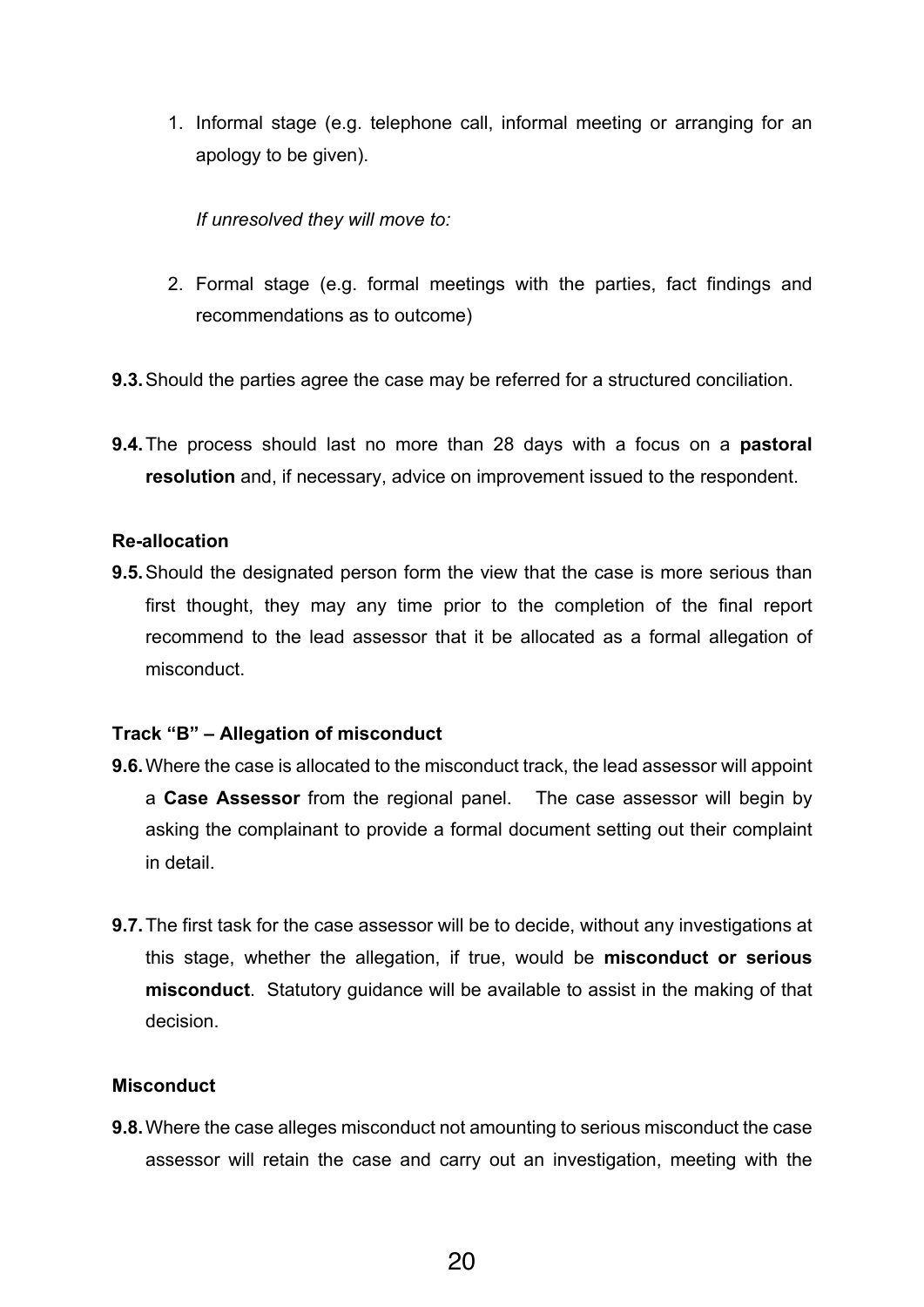parties and receiving written evidence and submissions as necessary in order to make findings of fact. The respondent will have access to legal aid for the purposes of advice and written submissions. In order to encourage a nonadversarial approach the Group propose that respondent would not be legally represented in meetings by an advocate, but will be encouraged to bring someone to all meetings in a support capacity.

- **9.9.**Allegations of misconduct can vary in complexity. They also can involve points of law. Whilst the assessors will have access to training and continuing professional development it is imperative that they are supported in their work. As such, the assessor *may* at any time ask a lawyer in the Office for Investigation & Tribunals (OFI&T) for guidance and *must* do so in circumstances specified in statutory guidance (for example, where a question of law arises).
- **9.10.** The case assessor will produce a report within 90 days. The bishop must accept any finding of fact made by the assessor.
- **9.11.** The report will also make a recommendation as to the outcome. It will be open to the assessor to recommend that the case be dismissed (with or without a finding that it is vexatious) or that it has been proven. The bishop must implement the recommendation as to outcome unless there is a good reason not to do so. The bishop will set out the decision in writing.

#### **Appeal**

**9.12.** The complainant and respondent will have a right of appeal to a judge against the findings and/or penalty.

#### **Re-allocation**

**9.13.** The case assessor may any time prior to the completion of the final report recommend to the lead assessor that the matter be re-allocated as a grievance or that it be dealt with as an allegation of serious misconduct.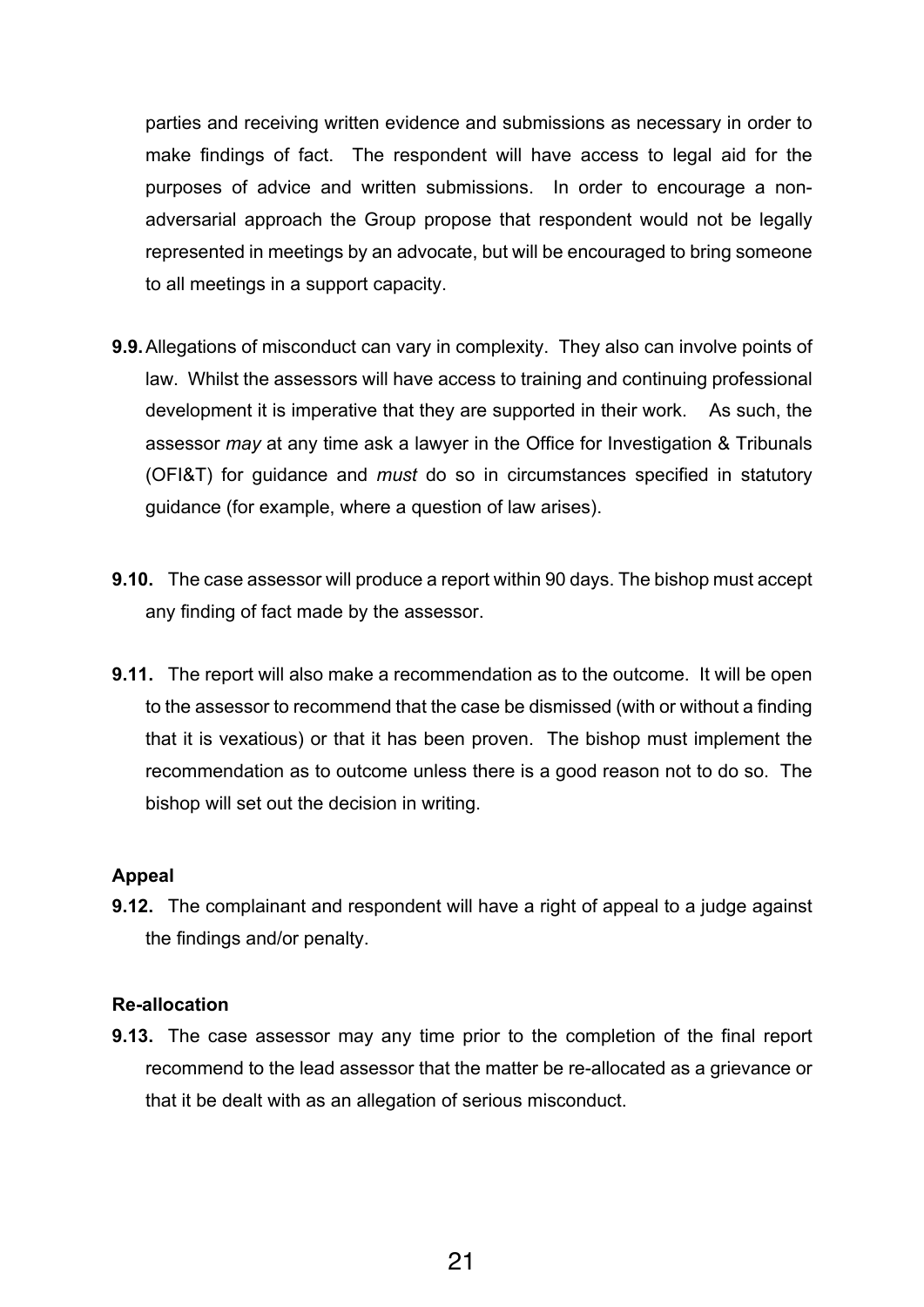#### **Serious Misconduct**

- **9.14.** Where the case alleges serious misconduct it will be sent forthwith to OFI&T This office will be placed within the NCIs structure and be responsible for the management, investigation, and conduct of allegations of serious misconduct, and will also be available to provide legal advice and other assistance to assessors dealing with misconduct cases.
- **9.15.** The process will be overseen by a lawyer. Not every case needs an investigation. Some cases for example may be substantially admitted. For cases, however, where an investigation is required, the matter will be allocated to a separate and independent investigator, who will pursue all reasonable lines of enquiry. The OFI&T will maintain a published list of suitably qualified and experienced investigators. The respondent will have access in principle to legal aid and may be represented throughout by a solicitor and/or a barrister.
- **9.16.** Once any investigation is complete, a decision will be made on whether the case should be referred to a tribunal for a hearing. The Group have considered a variety of different viewpoints and submissions on how that decision should be made. Under the CDM it is made by an independent judge – the President of Tribunals (or deputy). There are differing views as to whether that system should be retained, modified or abolished altogether. This is an issue yet to be resolved and will continue to be examined in preparation for the next stage of the legislative process.
- **9.17.** Presently a tribunal consists of five members (a legally qualified chair, two clerks in Holy Orders and two members of the laity). A cause of significant delay at present is the arrangement of dates in which all five members of a tribunal can sit (sometimes for five consecutive days) to hear a case. The Group propose that the tribunal be reduced to three - a legally qualified chair, one clerk in Holy Orders and one member of the laity. The Group propose that the tribunals be subject to the oversight of a senior judge, with the administrative functions relating to the tribunal being the responsibility of a **Clerk to the Tribunal.**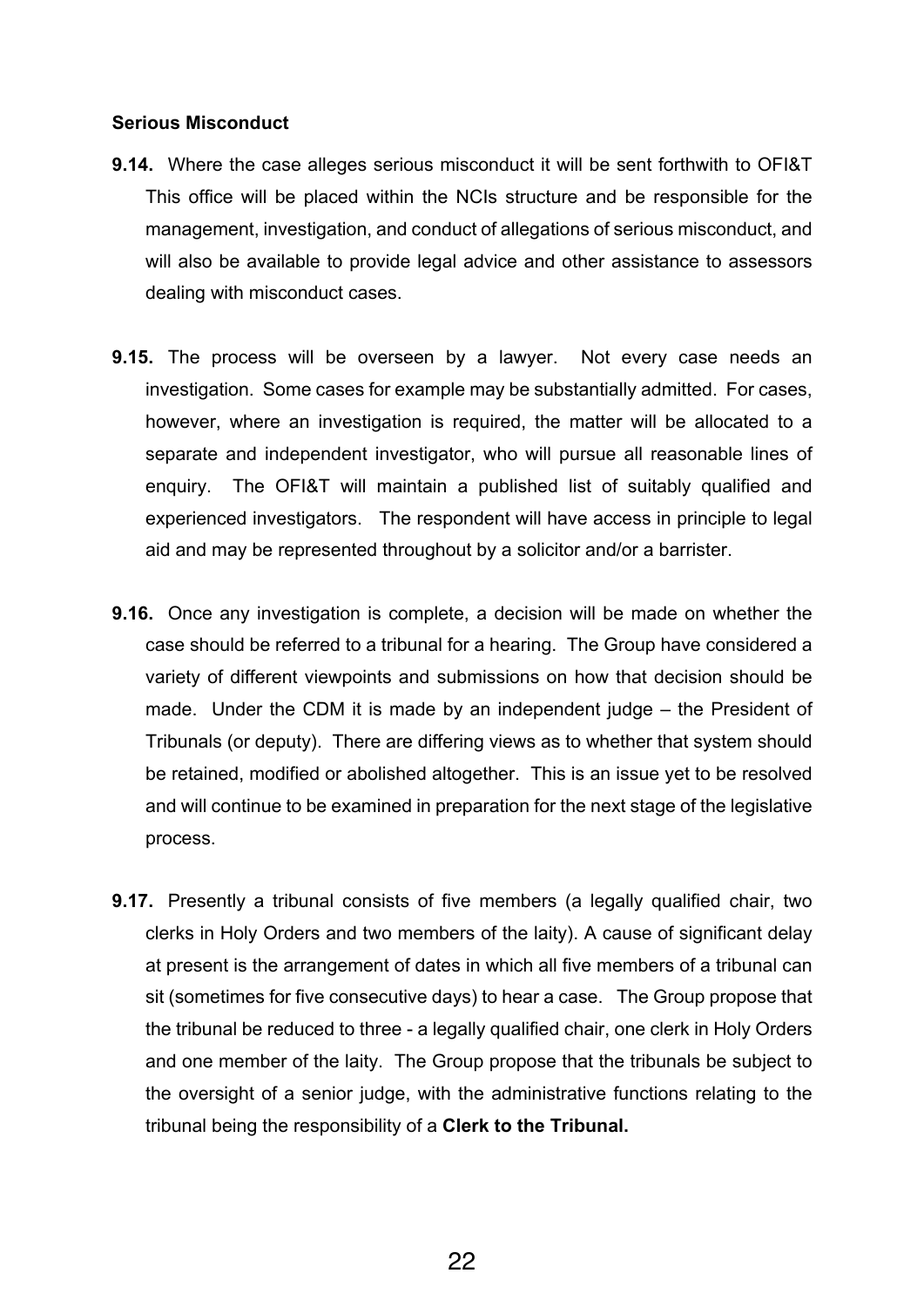**9.18.** Appeals would be dealt with by the Court of Arches or the Chancery Court of York, overseen by the Dean of the Arches and Auditor, one other judge and one clerk in Holy Orders. Permission to appeal against the decision of a tribunal would be required, the application for permission being determined by the Dean of the Arches and Auditor.

## **Admitted misconduct**

- **9.19.** Repentance is at the heart of Christian living. A system of discipline must allow for those who admit wrongdoing to be dealt with in a sensitive and swift manner in order to encourage the process of reconciliation and healing. It will be open to a respondent to admit the case at any stage.
- **9.20.** Where admissions of misconduct, not amounting to serious misconduct, are made, a case assessor will make a recommendation on penalty to the bishop. The bishop will consider the recommendation and, applying statutory guidance, impose a penalty. The respondent will have a right of appeal against the penalty to be carried out by a judge.
- **9.21.** Where admissions of serious misconduct are made the penalty will be imposed by a tribunal. Online hearings will be utilised to ensure that penalty hearings take place soon after the admission. Appeals would be dealt with by the Court of Arches or the Chancery Court of York and permission to appeal would be needed.

#### **Penalties**

- **9.22.** Penalties for misconduct should be both punitive and restorative. They should do justice to the complainant and the respondent and reflect the wrongdoing and the harm caused. Where it is appropriate to do so the penalties should aim to rehabilitate the respondent back into ministry. In cases of misconduct the Group have recommended a wide array of supportive penalties.
- **9.23.** In the most serious of cases the Church must act to ensure the protection of others and the integrity of its mission. Whilst no transgressor is beyond the scope of Christian redemption, it will not be possible to safely allow some respondents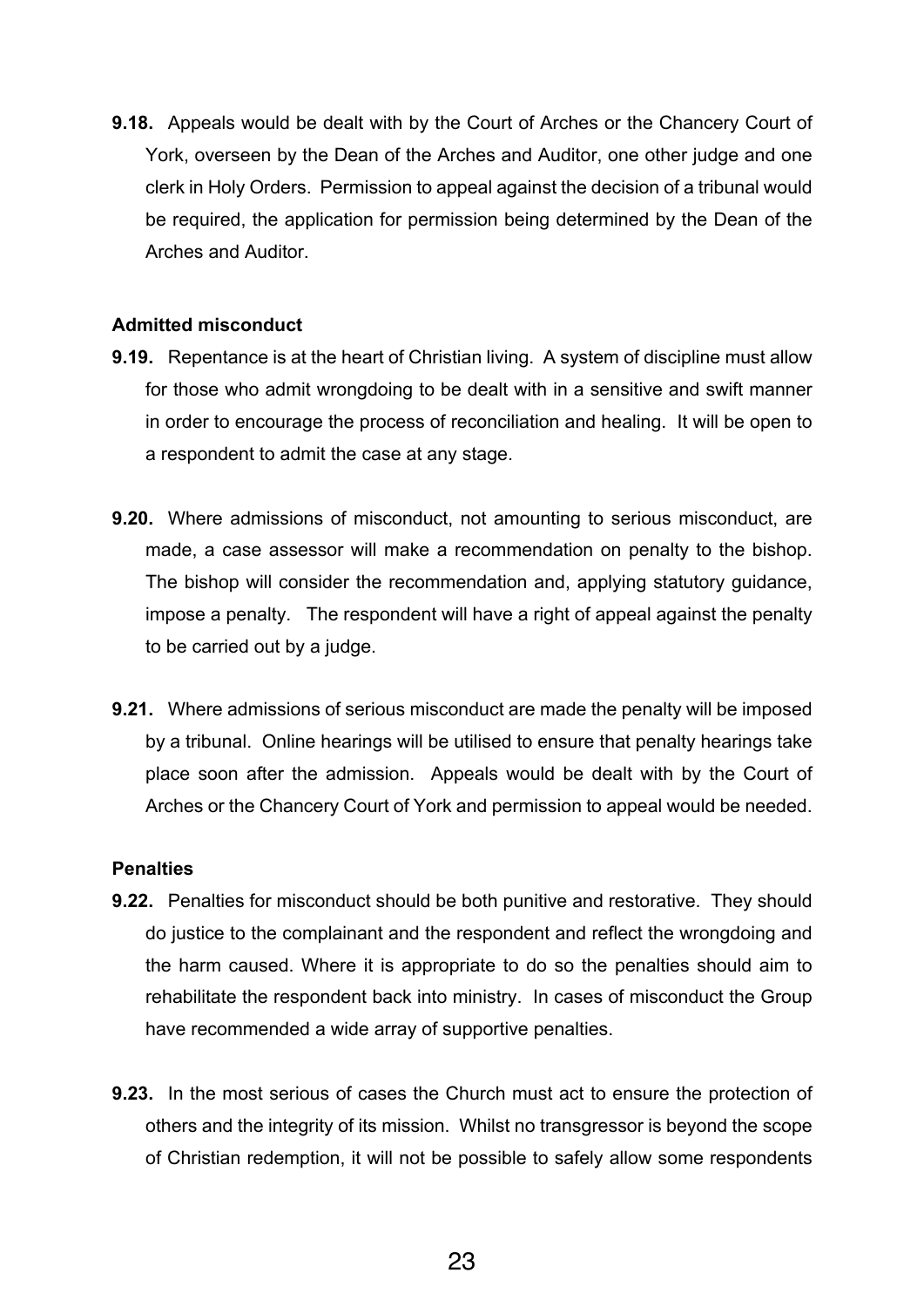back into ministry. Under the current CDM a respondent may be prohibited from exercising the functions of their orders for life. In 2020 the Church gave a commitment to IICSA to re-introduce the availability of deposition from Holy Orders for those who commit the most serious offences. Whilst the Church holds that no person who has been admitted to Holy Orders may be divested of their character it has always recognised that by a legal process a person may be deposed from them (*Canon C1*).

| <b>PROPOSED PENALTIES</b>                                                                                                                                                                                                      |                                                                                                                                                                            |  |  |  |
|--------------------------------------------------------------------------------------------------------------------------------------------------------------------------------------------------------------------------------|----------------------------------------------------------------------------------------------------------------------------------------------------------------------------|--|--|--|
| <b>MISCONDUCT</b>                                                                                                                                                                                                              | <b>SERIOUS MISCONDUCT</b>                                                                                                                                                  |  |  |  |
| <b>Injunction</b><br>A requirement to do a specified act or<br>refrain from doing a specified act<br><b>Mentoring and supervision order</b><br>An order requiring the respondent to<br>undergo a specified period of mentoring | <b>Deposition from Holy Orders</b><br>An order having the same effect as<br>a deed of relinquishment under<br>section 4(3) of the Clerical<br><b>Disabilities Act 1870</b> |  |  |  |
| and supervision                                                                                                                                                                                                                | <b>Prohibition for life</b>                                                                                                                                                |  |  |  |
| <b>Reprimand</b><br>A formal mark that the misconduct in<br>question was unacceptable and should<br>not occur again                                                                                                            | A prohibition without limit of time<br>from exercising the functions of Holy<br><b>Orders</b>                                                                              |  |  |  |
| <b>Written Advice</b>                                                                                                                                                                                                          | <b>Limited prohibition</b>                                                                                                                                                 |  |  |  |
| Advice in writing issued to ensure that<br>there is no repetition of the misconduct                                                                                                                                            | A prohibition for a specified time<br>from exercising the functions of Holy<br><b>Orders</b>                                                                               |  |  |  |
| <b>Informal Warning</b>                                                                                                                                                                                                        |                                                                                                                                                                            |  |  |  |
| An informal warning not to repeat the<br>misconduct                                                                                                                                                                            | <b>Removal from office</b>                                                                                                                                                 |  |  |  |
| <b>Conditional discharge</b><br>No penalty is imposed subject to the<br>condition that no new misconduct is                                                                                                                    | <b>Removal from any preferment</b><br>currently held                                                                                                                       |  |  |  |
| committed in a period no exceeding two<br>years from the date of the order                                                                                                                                                     | <b>Revocation of licence</b><br>Revocation of any licence issued by<br>the bishop                                                                                          |  |  |  |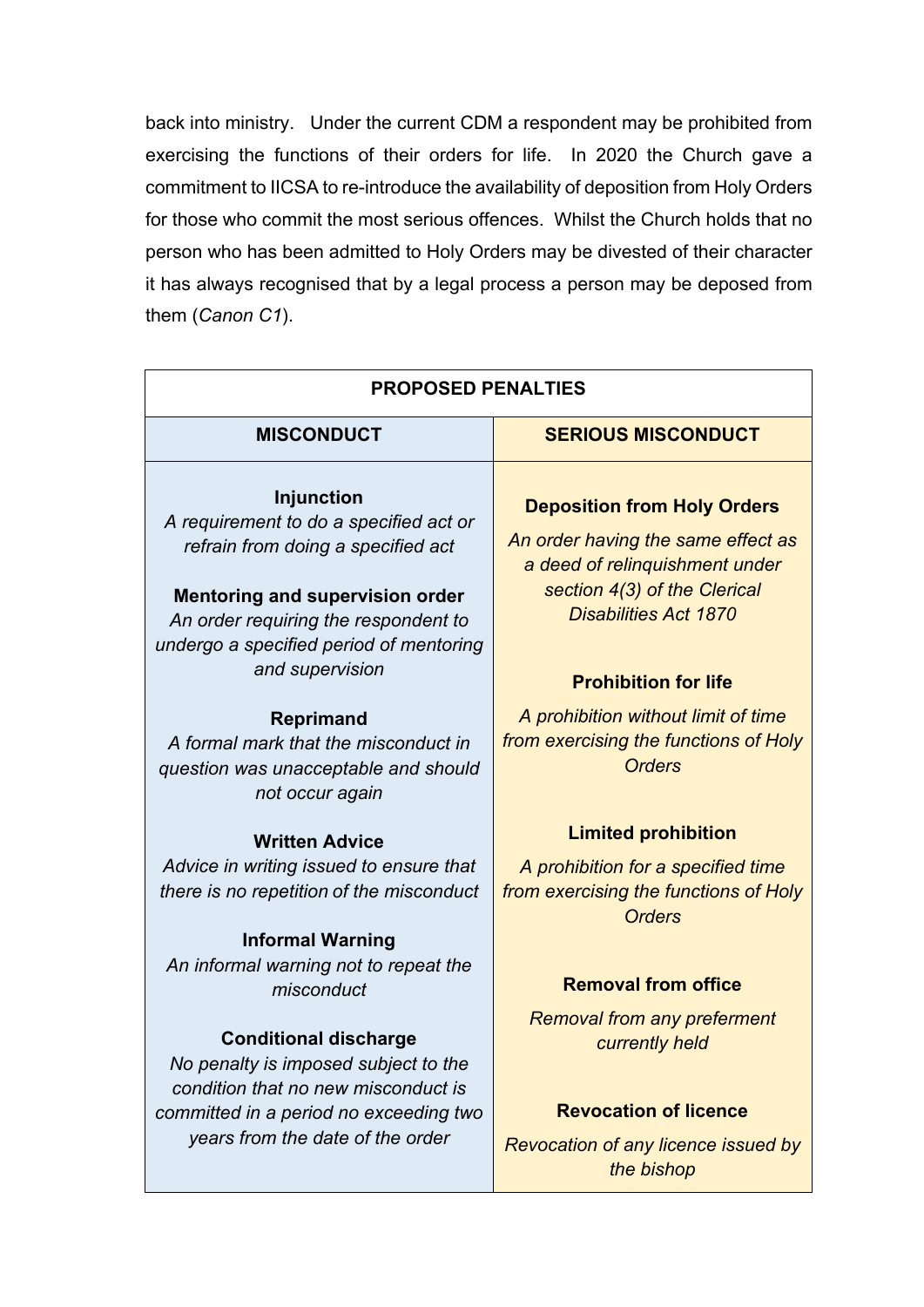|  | <b>Injunction</b>                                                            |  |
|--|------------------------------------------------------------------------------|--|
|  | A requirement to do a specified act<br>or refrain from doing a specified act |  |
|  | <b>Rebuke</b>                                                                |  |
|  | A formal rebuke for serious<br>misconduct                                    |  |
|  | As well as those penalties<br>available under the misconduct<br>track        |  |

## **Vexatious complainants**

- **9.24.** Whilst it is right that the Church maintain an 'open' system for complaining, it is the sad reality that there will be those who abuse the process in order to harass or harm clergy. While truly vexatious complaints are rare, when they happen they cause untold distress and damage to those who receive them.
- **9.25.** It is proposed that where such a vexatious complainant is identified the respondent or bishop may apply to a judge for an order that the person be prohibited from bringing any further complaints unless prior permission is granted by a judge. The application for an order would be made through a lawyer located in the OFI&T. A tribunal chair and the Dean of the Arches would also have the power to impose such an order.

## **Bishops and Archbishops**

- **9.26.** The nature and character of ordained ministry is universal and no substantive distinction in disciplinary procedures should apply to those in episcopal orders.
- **9.27.** The procedure as set out above will apply to bishops and archbishops with the following minor variations:
- **9.27.1.** Complaints against bishops will be laid before the relevant archbishop.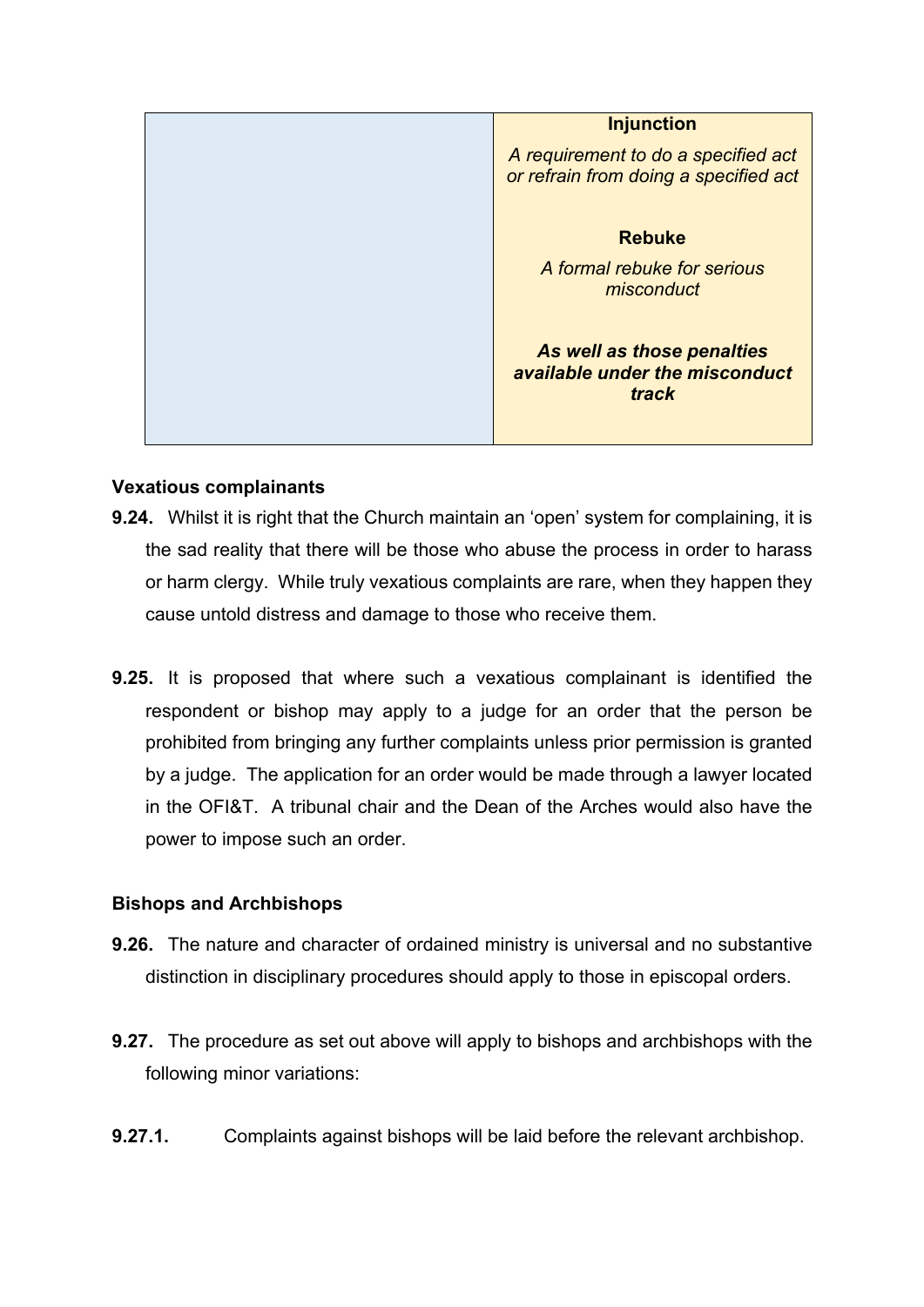- **9.27.2.** Complaints against an archbishop will be laid directly before a judge.
- **9.27.3.** In the case of a grievance against a bishop or archbishop the 'designated person' will be an assessor.
- **9.27.4.** Hearings will be before the Court of the Vicar-General for the relevant province. The clerical member of the Court will be in episcopal orders.

## **Part IV: Infrastructure, resourcing and training**

#### **The assessor**

- **10.**Under the proposals the assessor has a key role in allocating, investigating and assessing evidence. The Group are of the view that throughout the Church there will be people, both lay and ordained, who possess the necessary skills, temperament and expertise in order to fulfil this role.
- **10.1.** It is proposed that panels of assessors be formed grouped by regions across the Church. A suggested grouping of dioceses into eight regions appears in **appendix D.**
- **10.2.** The lead assessor for each panel will be someone with extensive relevant decision-making experience. It may be that they also possess a legal background or qualification, although the Group do not regard this as a prerequisite. They will need to be committed to the ministry of the Church and willing to give their time freely.
- **10.3.** Where a case assessor is appointed they will not be from within the diocese in which the respondent serves or have any connection to the complainant. In circumstances where the need arises it will be permissible to delegate outside the region to another panel.
- **10.4.** At present there are on average just under 100 complaints per year against priests and deacons. On average 30 dioceses have between 1 and 5 cases a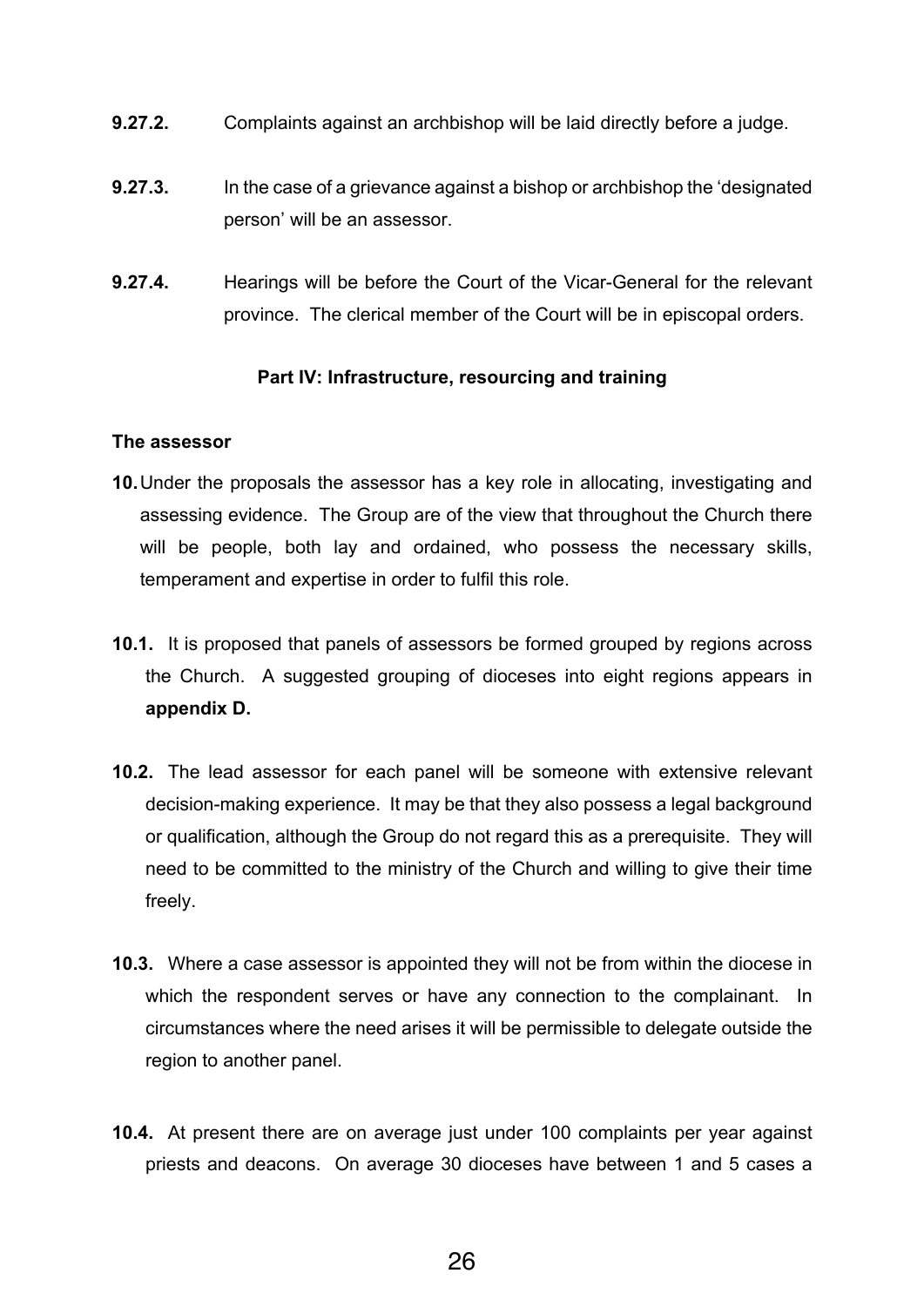year while 2-3 dioceses have more than 6 cases, and 9 dioceses have no cases at all. The introduction of this new system may see an increase in complaints, in particular at the lower level.Nevertheless it is anticipated that each region will only require between  $3 - 4$  assessors plus a lead assessor. This would mean seeking approximately 32 – 40 suitably qualified individuals.

**10.5.** The Clergy Discipline Commission (see below) will be responsible for maintaining the list of assessors and providing training and ongoing professional devolvement. A system of peer reviewing, conferences and information sharing will be in place in order to develop best practice and ensure high standards.

#### **Clergy Discipline Commission**

- **10.6.** The Clergy Discipline Commission is currently a body constituted under the CDM whose role is to give advice on the operation of discipline, issue guidance on penalties, issue and amend the Code of Practice and make an annual report to General Synod on the exercise of its functions. It is made up of two members from each house of Synod and further appointed members with legal or other relevant expertise.
- **10.7.** The Group propose to expand the role the Commission to include the following functions:



**10.8.** Membership would still in part be drawn from Synod, but the Group also recommend that wider expertise from outside the Church be sought.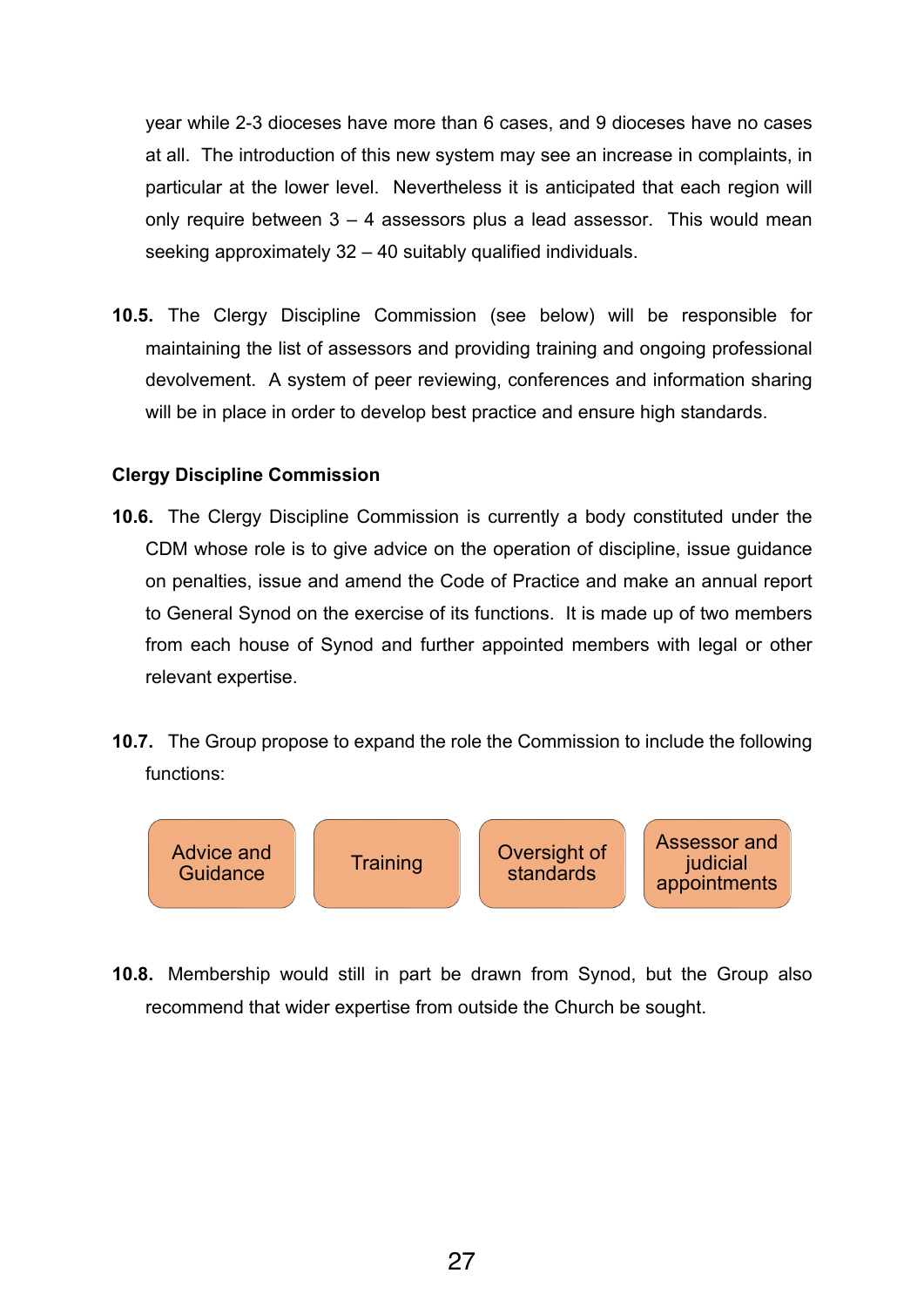## **Legal Aid**

- **11.**Legal aid is administered by the Legal Aid Commission under the Church of England (Legal Aid) Measure 1994. Currently applications for legal aid are subject to a merits-test and a means-test.
- **11.1.** It is outside the scope of this Group's work to make any amendments to that Measure. The Group are grateful to the Legal Aid Commission for their contribution to the consultation questions.
- **11.2.** It is central to the rules of natural justice that those subject to allegations of misconduct have proper access to legal advice at the earliest opportunity. As part of this review the Group recommend to the Legal Aid Commission that the following be considered:
- **11.2.1.** For allegations of serious misconduct the 'merits test' be discontinued as such cases will by definition be serious enough to merit the grant of legal aid.
- **11.2.2.** The introduction of a fixed-fee initial package at no cost to the respondent to assist with the provision of early advice to those accused of misconduct.
- **11.2.3.** The creation of a panel of solicitors and direct access barristers who would undertake legal aid work, with the list being made available to respondents.
- **11.3.** Having considered detailed representation and evidence from a variety of sources the Group are of the view that legal aid should continue to be means tested. It must be recognised that the Legal Aid Commission administers charitable funds. Such funds are not unlimited and they have to be carefully husbanded to ensure that money can be made available to clergy who are in need of legal advice and have no or very limited resources of their own.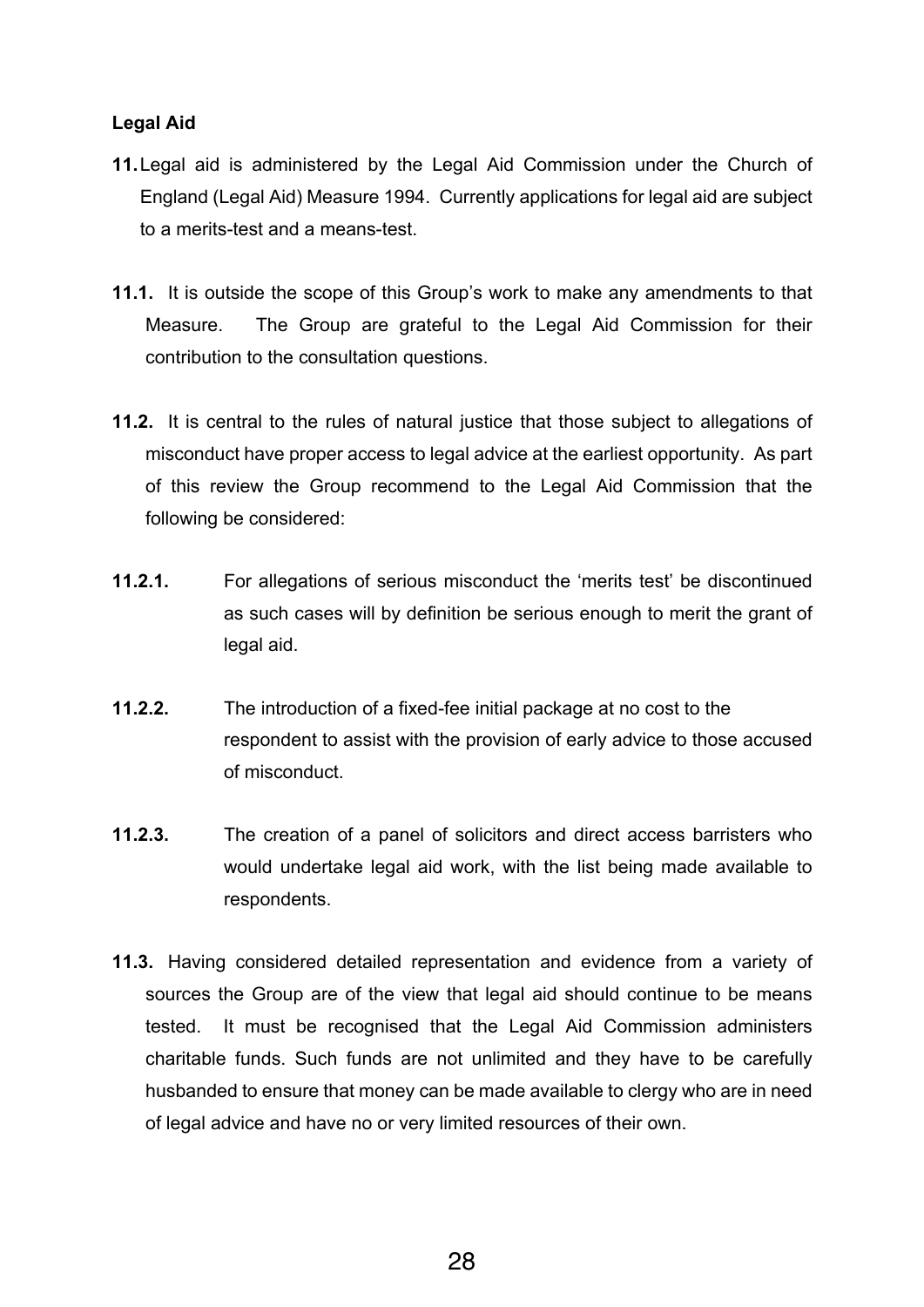## **FINANCIAL IMPACT**

- **12.**It is evident that these proposals have resourcing consequences at both diocesan and national level. An effective disciplinary system will inevitably need to be properly resourced both in monetary and other terms. Whilst cost effectiveness is important, a fair system cannot be governed by economic criteria alone.
- **13.**At diocesan and provincial level the principal direct cost will be the implementation of any professional support to complainants and the expenses of the assessors.
- **14.**At a national level the principal costs will be the resourcing of the OFI&T and the Clergy Discipline Commission. It is imperative that both of these bodies are properly resourced in order to provide the advice, expertise and functions necessary to progress cases swiftly and maintain standards. In particular a regular system of training will be essential to secure confidence in the system and a uniformity of approach.
- **15.**It is estimated that the additional costs, on top of those already provided for in the current system, will be in the region of a further £350,000 per annum. There would be one-off project implementation cost of around £200,000. The implementation would include project management and training of bishops, assessors and Diocesan Safeguarding Advisers. These costs would be met by the Archbishops' Council.
- **16.**To counterbalance these costs there will be savings in other areas. Principal amongst these will be the abolition of the Preliminary Scrutiny Report currently produced by diocesan registrars and paid for by the Church Commissioners. Over the last three year the average cost of these reports is £472,824.00 per annum.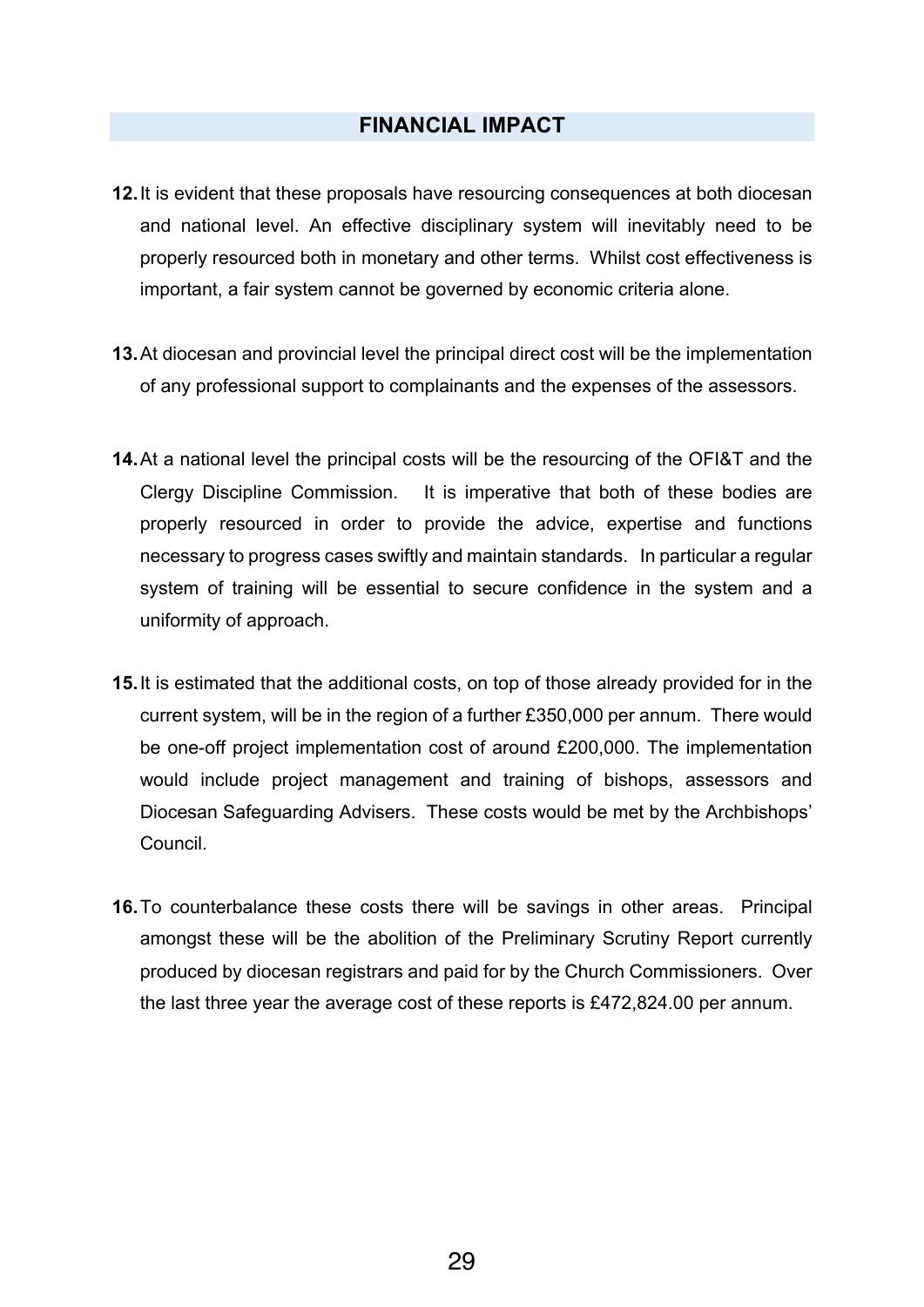## **POSTSCRIPT TO THE REFORM**

- **17.**The Implementation Group are of the view that these reforms will establish a proportionate, efficient, and fair system. However, the reforms alone cannot address all of the issues concerning clergy discipline. Alongside these steps a readjustment of culture, embedded in the early stages of discernment, training and ministry will be required to take place. The Group offer the following two general observations on the exercise of discipline in the Church:
- **18.**Firstly, better expectation management for both clergy and complainants should exist. Secular professions have for many years lived with the reality that those who undertake public-facing work are liable to be complained about. Clergy must also come to this realisation and engage in the disciplinary process. It exists as much for their protection as a means of redress for those who complain. Likewise, whilst the Church must take all complaints seriously, it cannot become an ecclesiastical policeman. The nature, character and purpose of ecclesiastical disciplinary proceedings are different from criminal proceeding and will differ in some respects from the processes in secular employment.
- **19.**Secondly, a shift is required to view abusive misconduct as *primarily* a matter of discipline and not of safeguarding. All too often the safeguarding process precedes the disciplinary one and is the cause of delay and frustration. Whilst serious abuses rightly engage the safeguarding procedures of the Church, the abuses are first and foremost a matter of good order. Good order by its nature is a matter of discipline. By viewing the misconduct as discipline first, the focus becomes the proper investigation, findings of facts and, where appropriate, imposition of penalty. The safeguarding procedures can then operate alongside the disciplinary processes, to be both informed by it, and complement the analysis and decisionmaking as a whole.
- **20.**Working together in this fashion will create a system that is fair, proportionate, efficient and made in the image of the Gospel.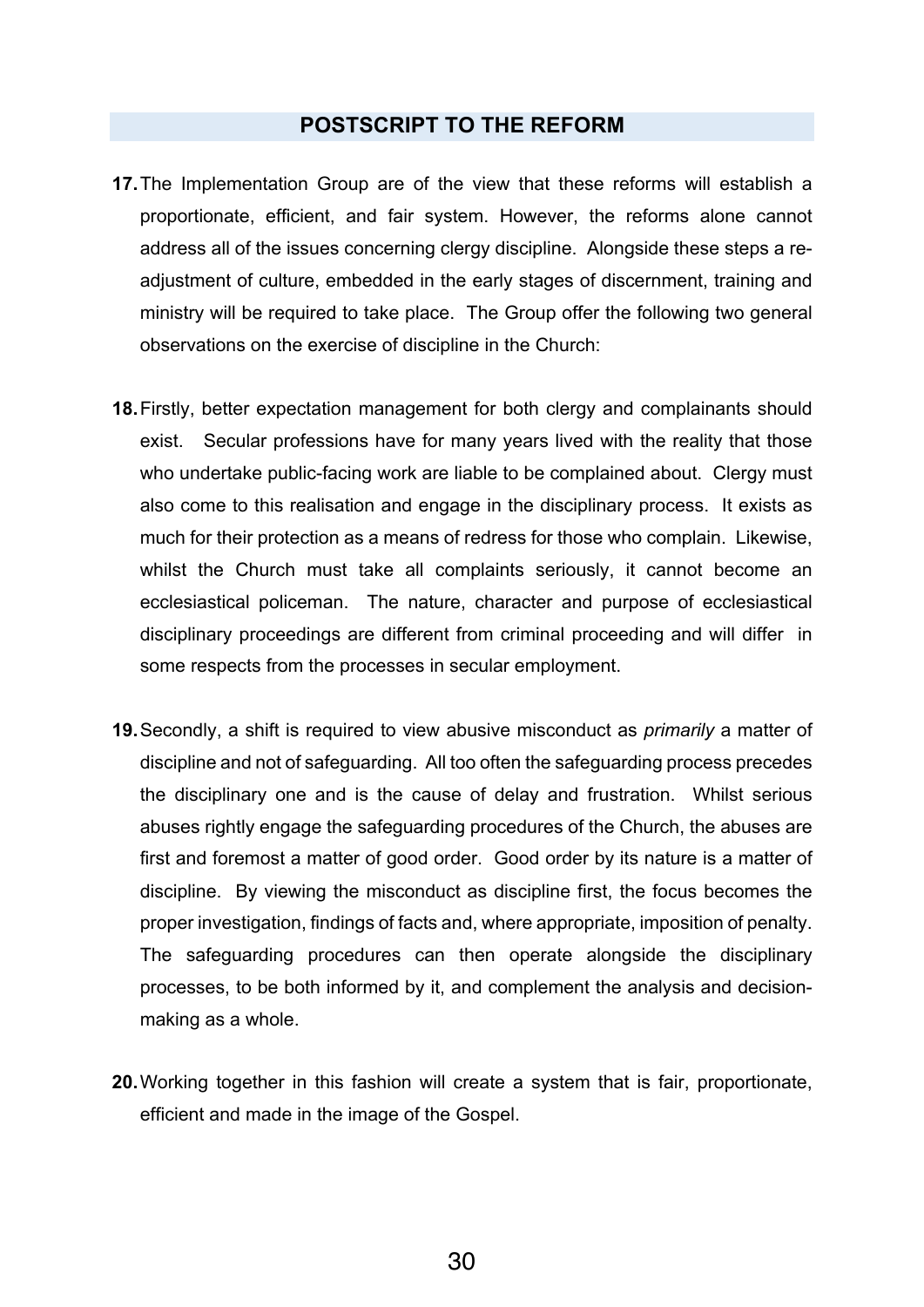#### **BRINGING A COMPLAINT**

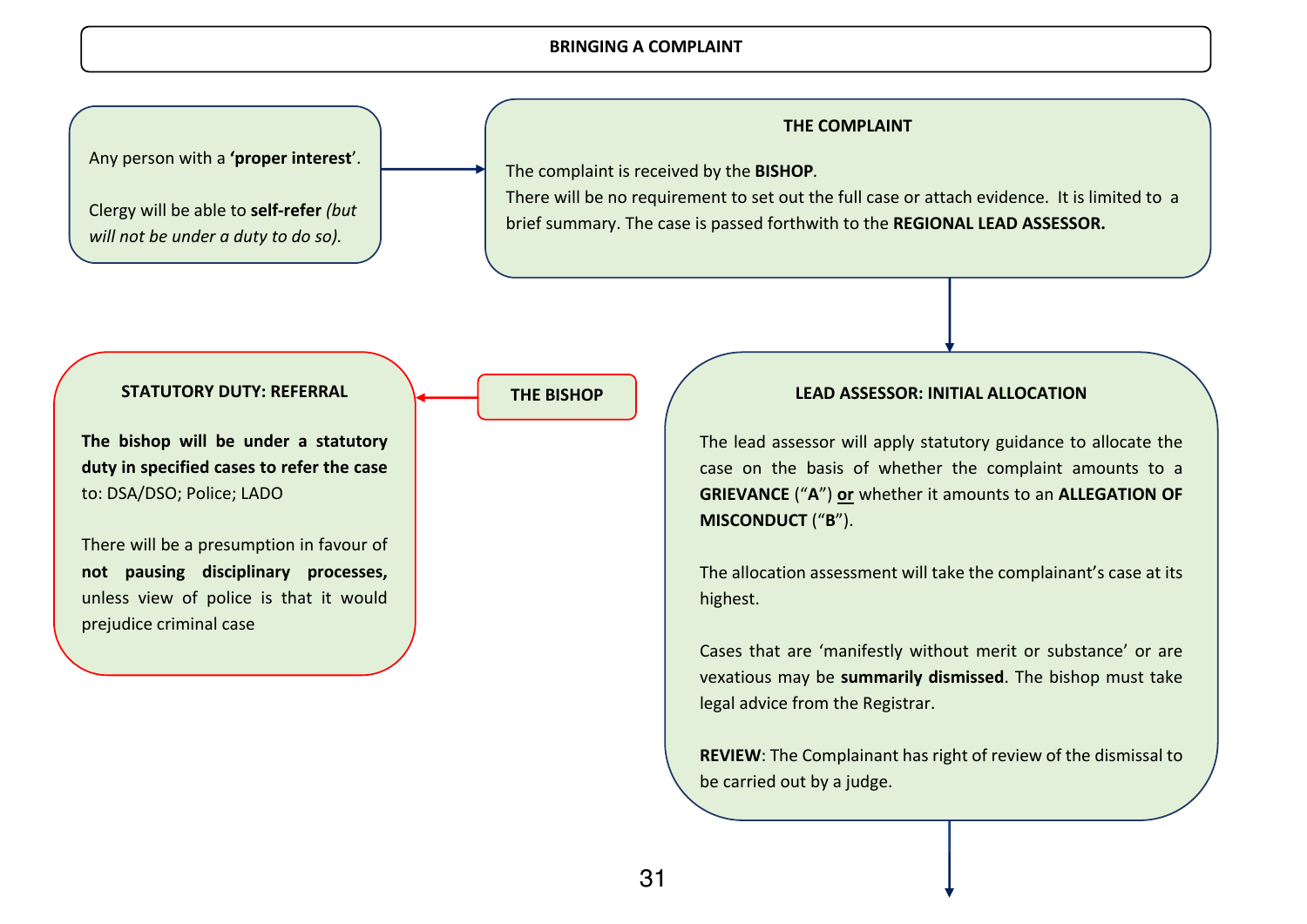#### **NOTIFYING THE RESPONDENT**

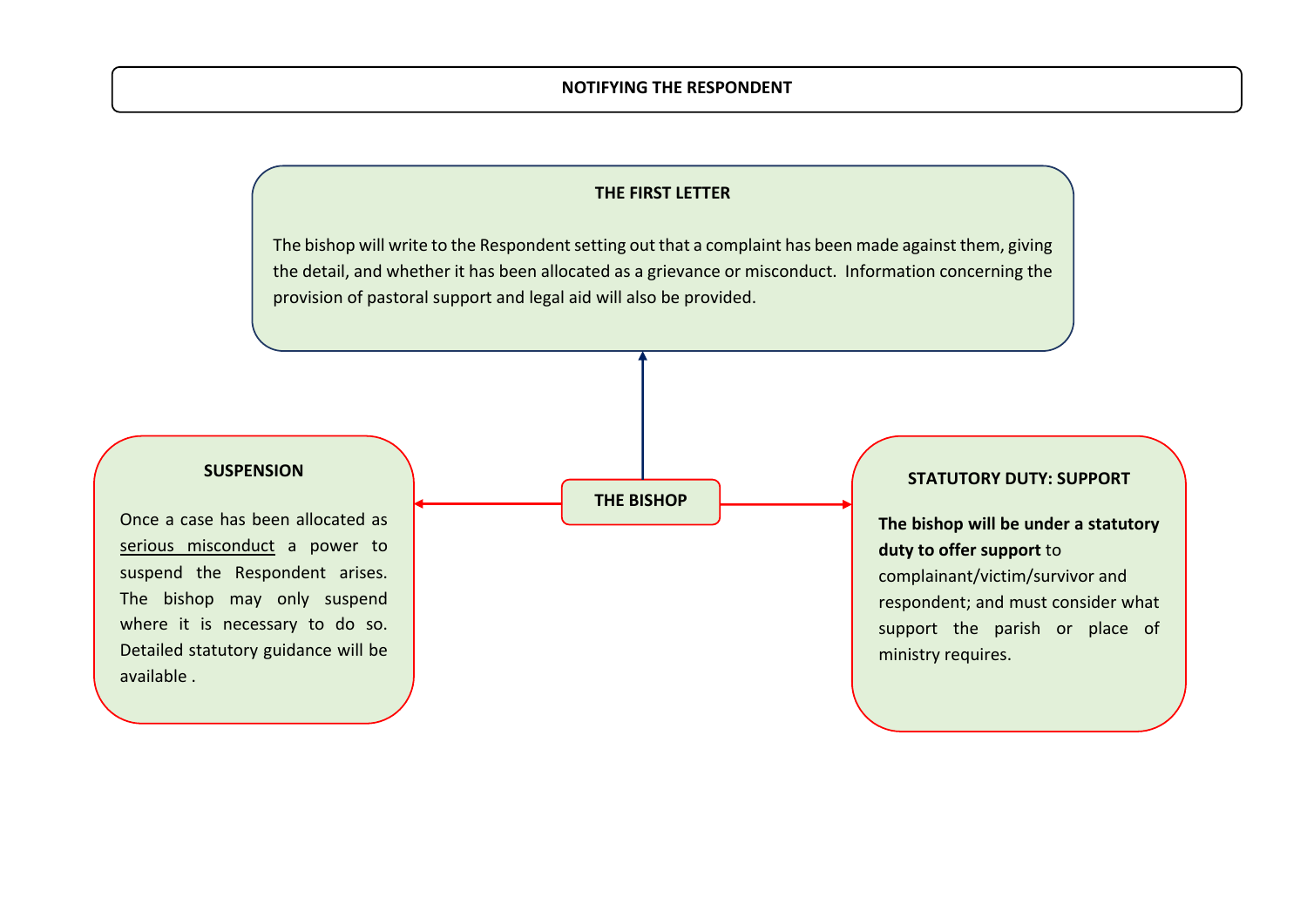#### **ALLOCATION: "A" GRIEVANCE**

**"A" GRIEVANCE TRACK**

#### *A minor matter that does not constitute misconduct nor would warrant the imposition of a penalty*

**REVIEW**: The Complainant has right of review of the allocation to the grievance track to be carried out by a judge.

Upon allocation as a grievance the bishop will appoint a **DESIGNATED PERSON** to investigate and resolve the grievance. The designated person will be different depending on the substance, complexity and identity of the parties. In some cases a person with knowledge of the context will be appropriate (*e.g. Archdeacon, Rural Dean, Assistant Bishop, Diocesan Secretary).* In other cases someone entirely external and independent will be needed (*e.g. HR professional*). The designated person will immediately contact the respondent.

The designated person will follow a two-stage process:

- 1. Informal stage (e.g. telephone call, informal meeting or arranging for an apology)
- 2. Formal stage (formal meetings with the parties, fact findings and recommendations)

Should the parties agree the case may be referred for a structured conciliation

*The Measure or Rules will not provide a strict procedure for the resolution of grievances to enable flexibility and the development of best practice. Detailed guidance will be made available.*

The designated person will produce a final report in 28 days setting out if the grievance is resolved and provide recommendations for a pastorally focussed outcome. The **BISHOP** will implement the recommendations in the report.

**RE-ALLOCATION:** The designated person may any time prior to the completion of the final report recommend to the lead assessor that the matter be re-allocated as an allegation of misconduct.

33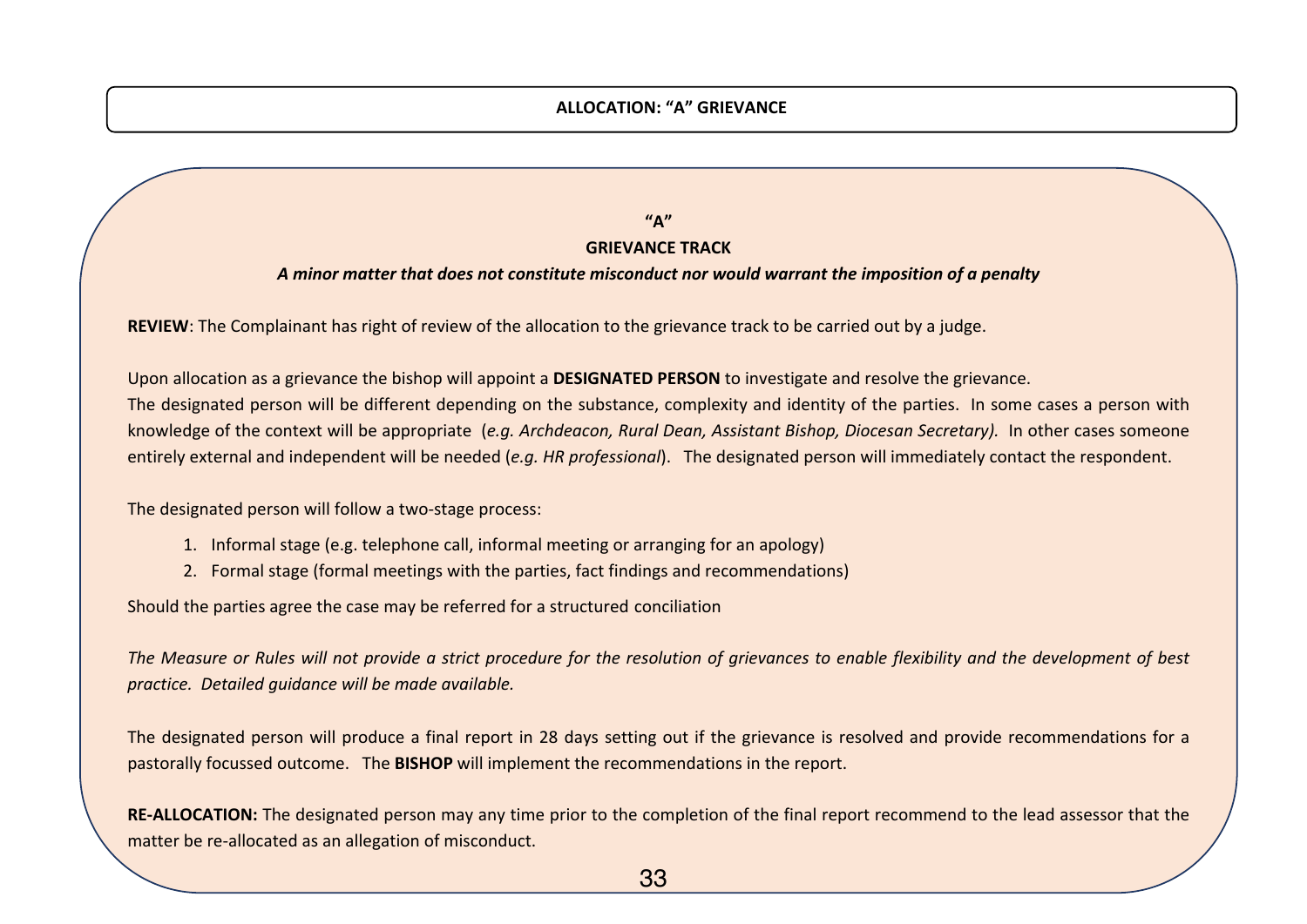#### **ALLOCATION: "B" MISCONDUCT**

#### **"B" ALLEGATION OF MISCONDUCT TRACK**

Upon allocation as an allegation of misconduct the lead assessor will appoint a **CASE ASSESSOR**. The assessor will be from outside the diocese in which the respondent serves and will not have any connection with the complainant.

The case assessor will seek from the complainant a formal document setting out more details of the allegation.

They will then decide, without investigating the facts, if the case is one of **MISCONDUCT** or **SERIOUS MISCONDUCT**. Detailed guidance will be available.

#### **LEGAL AID**

Where a case is allocated to the misconduct track legal aid the respondent may apply for legal aid. Where the case remains on the misconduct track legal aid will cover written legal submissions only. Where the case moves to the serious misconduct track legal aid will be available for written and oral advocacy throughout.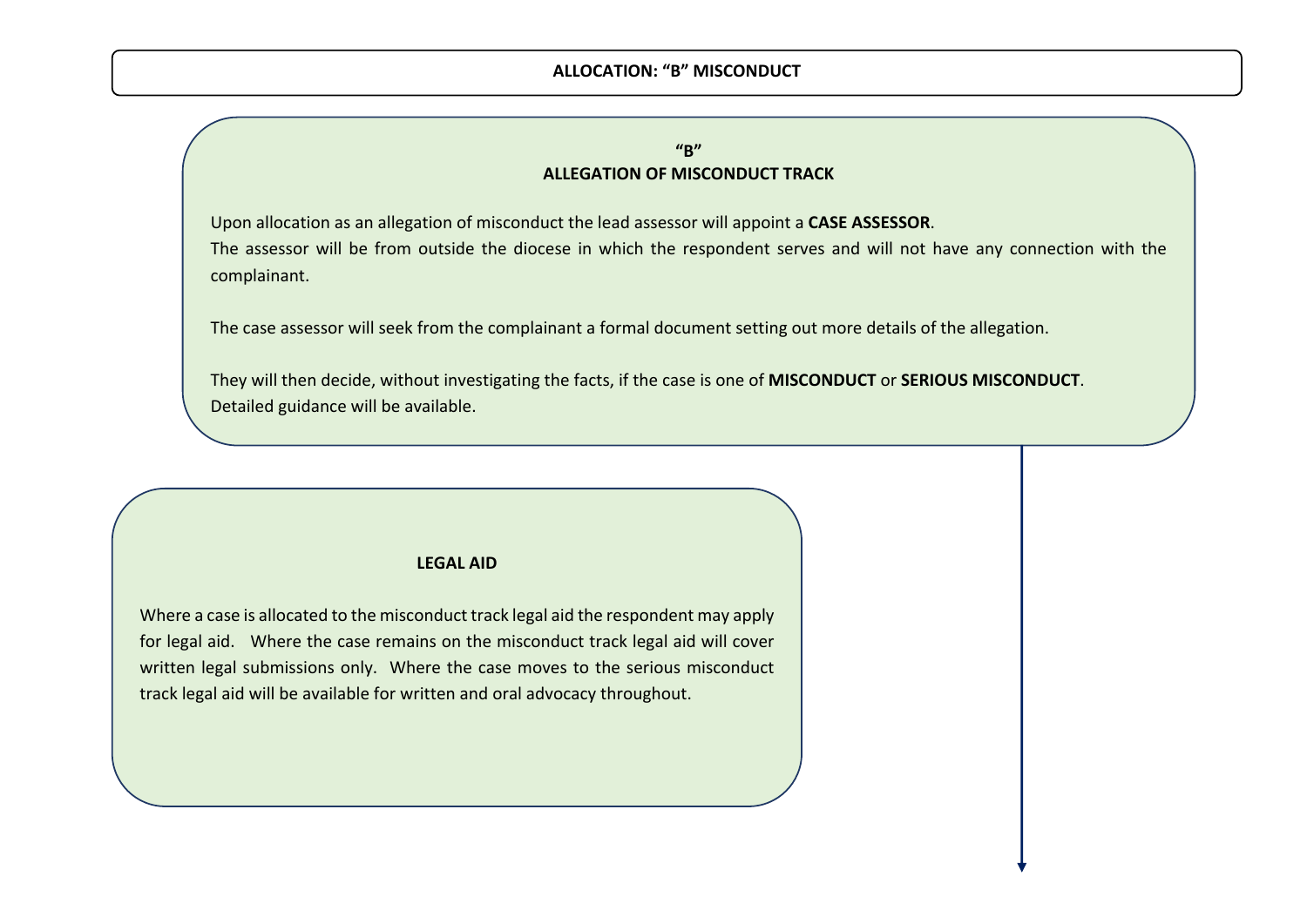#### **MISCONDUCT: INVESTIGATION, FACT FINDING, AND OUTCOME**

#### **MISCONDUCT**

*The case alleges misconduct which is unlikely to call into question the respondent's fitness to exercise public ministry.* 

The case assessor **retains the case** and conducts an investigation, meeting the parties and receiving written evidence and submissions as necessary in order to make findings of fact.

The assessor *may* at any time ask a lawyer in the Office for Investigation & Tribunals for guidance and *must* do so in circumstances specified in statutory guidance (*e.g. a question of law arises*)

**RE-ALLOCATION:** The case assessor may any time prior to the completion of the final report recommend to the lead assessor that the matter be re-allocated as a grievance or to the serious misconduct track. The case assessor will produce a report within 90 days. The bishop must accept any finding of fact made by the case assessor.

The report will make a recommendation as to outcome and penalty, which the bishop must implement unless there is a good reason not to do so. The bishop must set out the decision in writing.

**APPEAL**: The Complainant and Respondent will have a right of review of the findings and/or penalty to be carried out by a judge.

#### **SERIOUS MISCONDUCT**

*The case alleges serious misconduct which may call into question the respondent's fitness to exercise public ministry* (i.e. it would attract a form of prohibition, removal from office and/or deposition from Holy Orders)

The case assessor will send the matter forthwith to the **OFFICE FOR INVESTIGATION & TRIBUNALS**.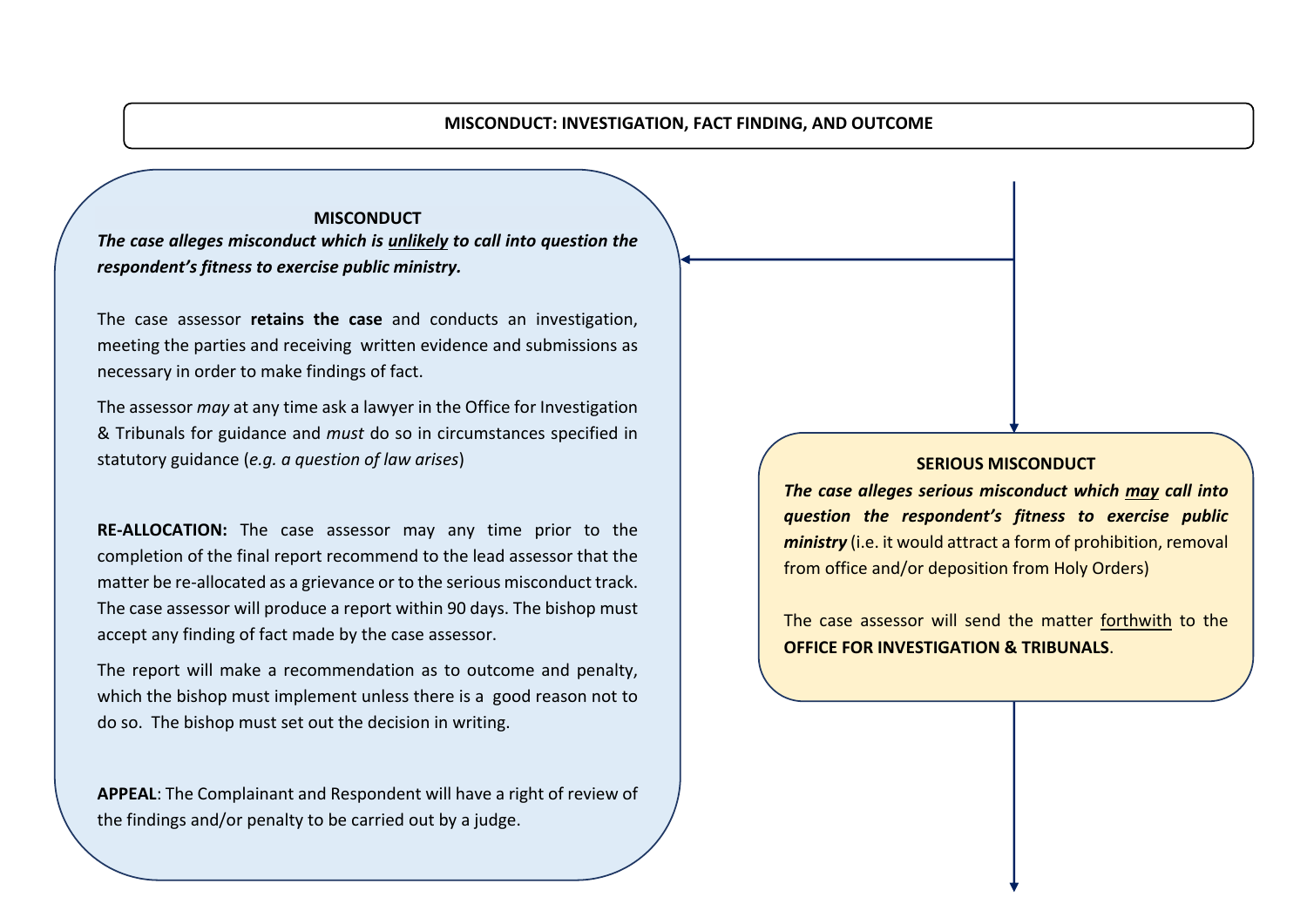#### **OFFICE FOR INVESTIGATION & TRIBUNALS**

The case is received by the **DESIGNATED OFFICER** or a Deputy who reviews the allocation.

**RE-ALLOCATION:** The Designated Officer may any time prior to the referral to a tribunal re-allocate the case to the misconduct or grievance track. For cases where an investigation is required the matter is allocated to a separate and independent investigator who pursues all reasonable lines of enquiry.

The case is then referred back to the Designated Officer and a decision will be made on whether to refer the case to a tribunal.

#### **DECISION NOT TO REFER TO TRIBUNAL**

L

If the decision determines that the matter is not serious misconduct but does disclose a case of misconduct, it is referred to a case assessor who follows the process as above.

#### **THE BISHOP'S DISCIPLINARY TRIBUNAL**

The case is referred to the **CLERK TO THE TRIBUNAL** who convenes a tribunal and liaises with the President of Tribunals for the appointment of members. A Chair of the Tribunal is appointed and directions to progress the case are issued. The tribunal is to consist of a **legally-qualified Chair, one clerk in Holy Orders and one lay person.** 

The standard of proof is on the balance of probabilities and determinations are made by majority decision.

#### **APPEAL**

To be heard by a panel of three – The Dean of the Arches and Auditor, one other judge and one clerk in Holy Orders.

#### **APPLICATION FOR PERMISSION TO APPEAL**

To be determined by the Dean of the Arches and Auditor.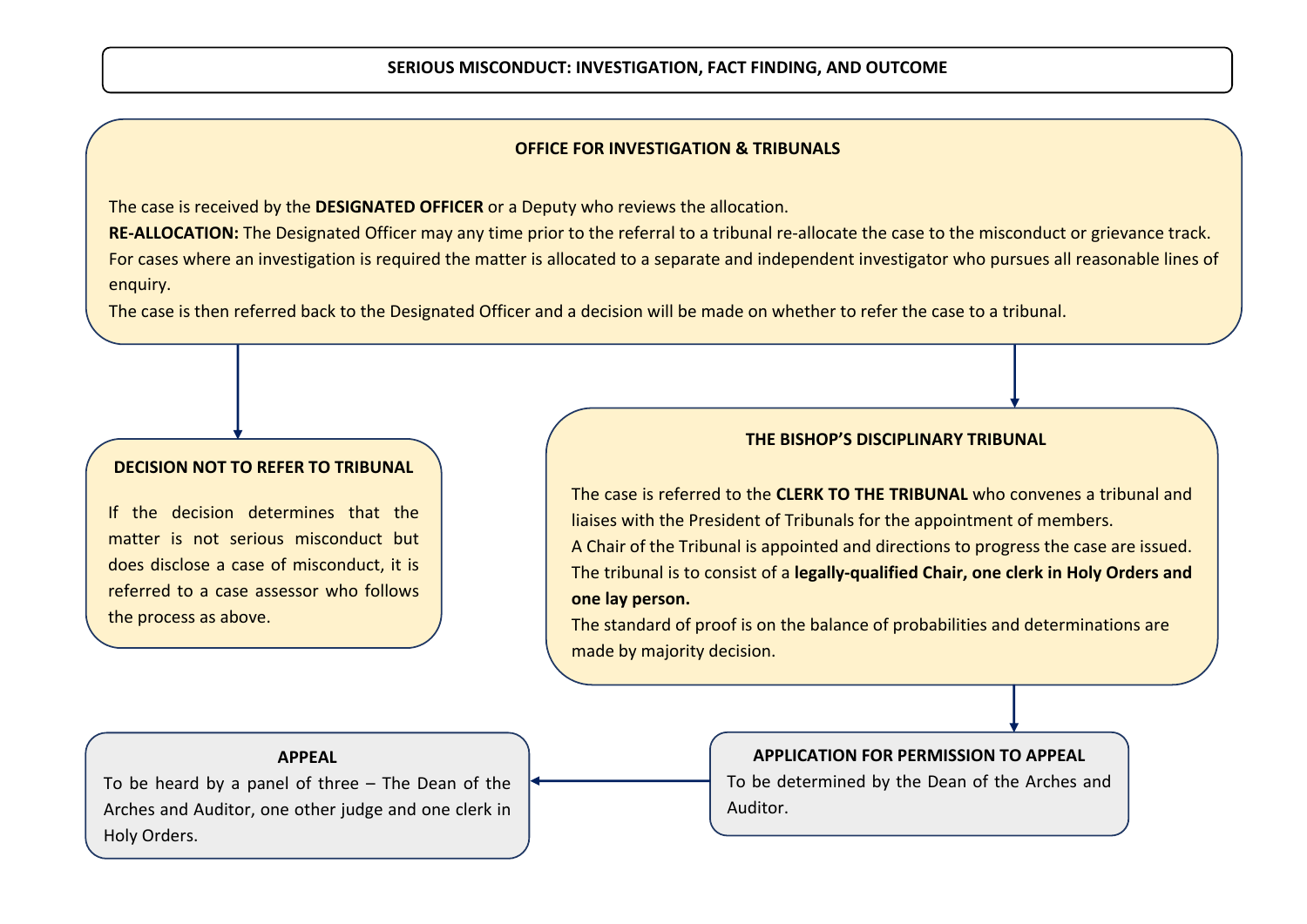#### ] **MISCONDUCT: ADMITTED CASES**

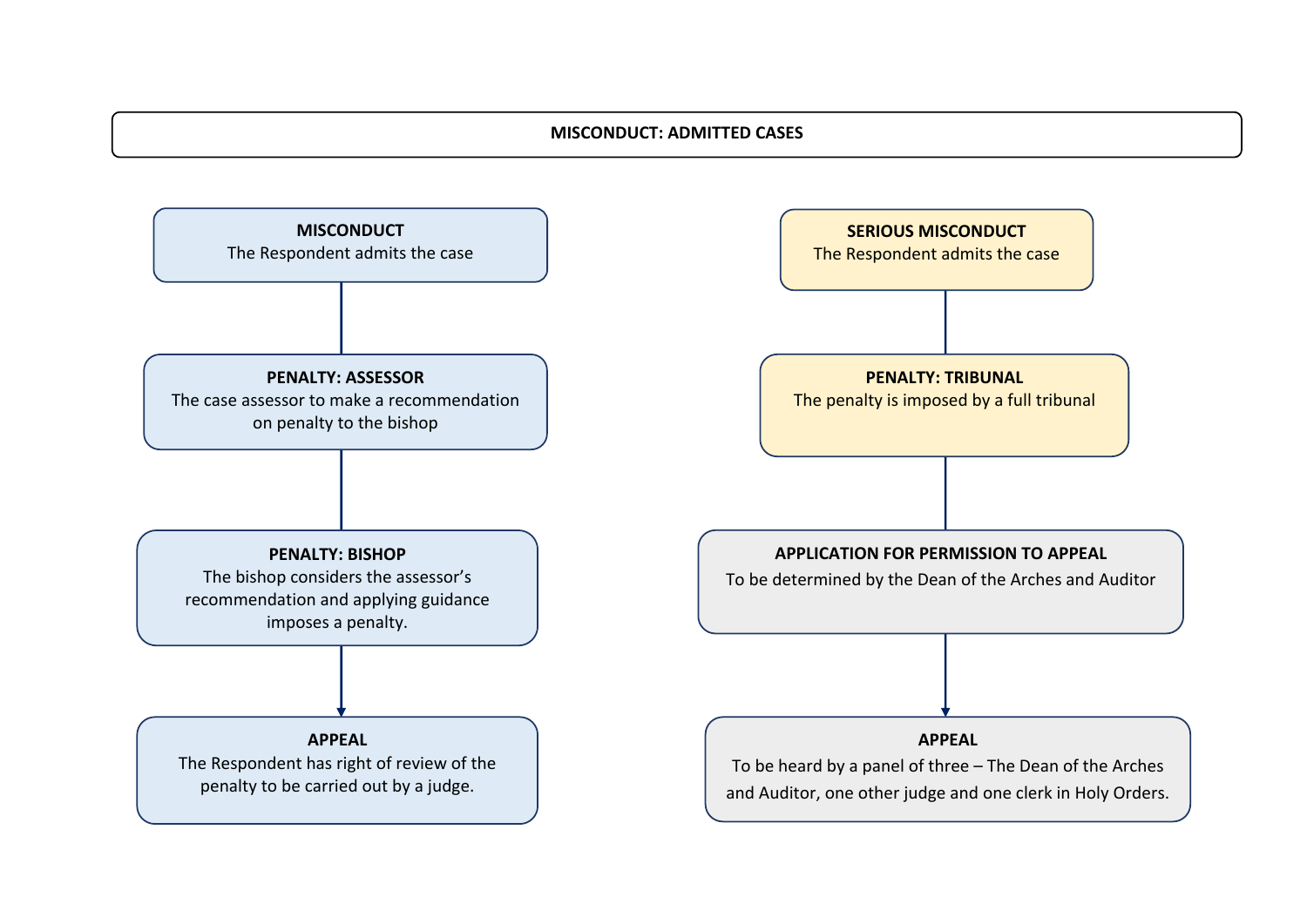#### **PENALTIES**

38

#### **MISCONDUCT**

**Injunction** *A requirement to do a specified act or refrain from doing a specified act*

#### **Mentoring and supervision order**

*An order requiring the respondent to undergo a specified period of mentoring and supervision*

#### **Reprimand**

*A formal mark that the misconduct in question was unacceptable and should not be repeated*

#### **Written Advice**

*Advice in writing issued to ensure that there is no repetition of the misconduct*

**Informal Warning** *An informal warning not to repeat the misconduct*

#### **Conditional discharge**

*No penalty is imposed subject to the condition that no new misconduct is committed in a period not exceeding two years from the date of the order*

#### **SERIOUS MISCONDUCT**

**Deposition from Holy Orders** *An order having the same effect as a deed of relinquishment under section 4(3) of the Clerical Disabilities Act 1870*

**Prohibition for life**

*A prohibition without limit of time from exercising the functions of Holy Orders*

**Limited prohibition** *A prohibition for a specified time from exercising the functions of Holy Orders*

> **Removal from office** *Removal from any preferment currently held*

**Revocation of licence** *Revocation of any licence issued by the bishop*

**Injunction** *A requirement to do a specified act or refrain from doing a specified act*

> **Rebuke** *A formal rebuke for serious misconduct*

*As well as those penalties available under the misconduct track*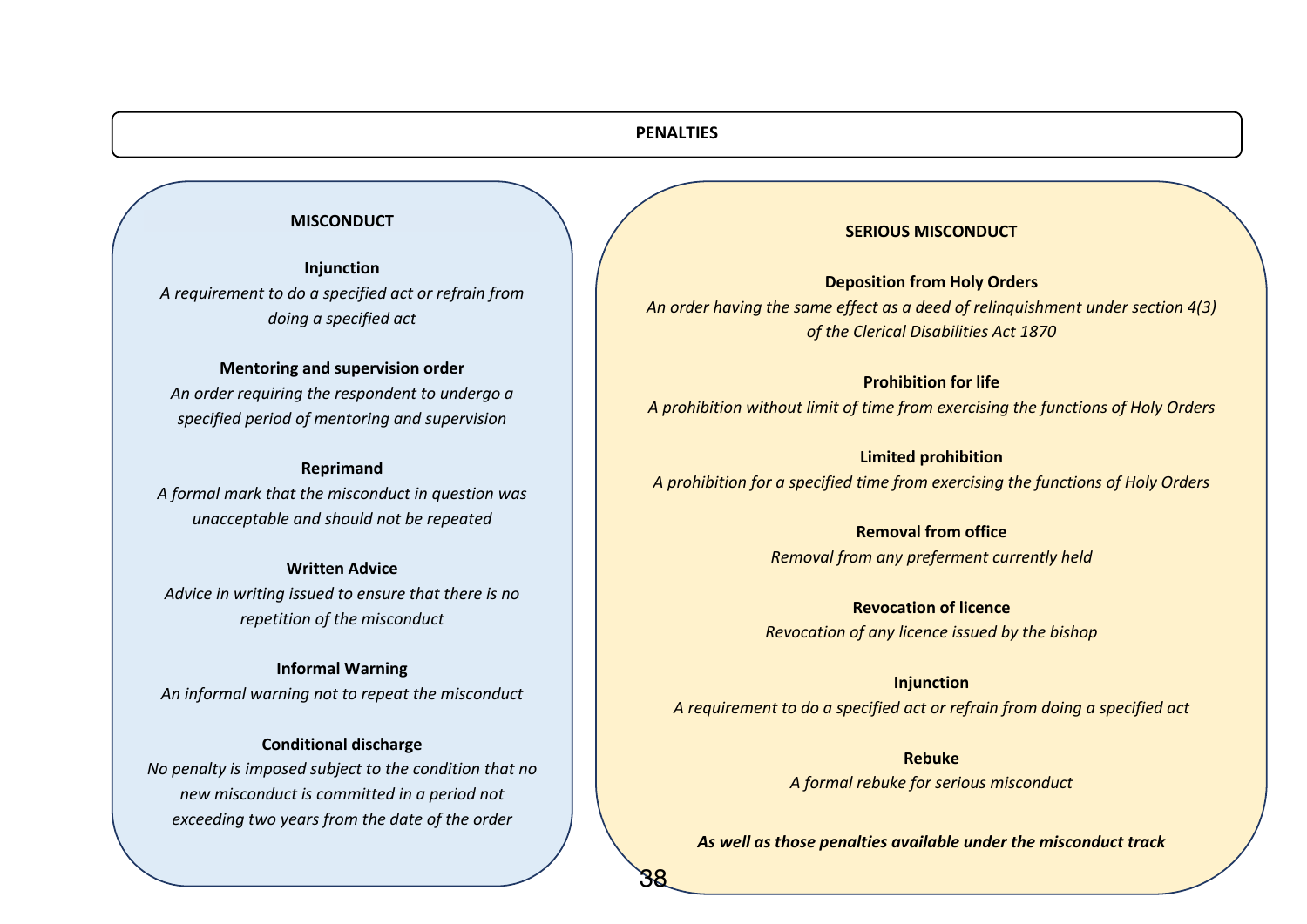## **APPENDIX B: THE IMPLEMENTATION GROUP**

#### **Membership**

The Right Reverend Dr John Inge, Bishop of Worcester (Chair)

Professor Joyce Hill, former Pro-Vice Chancellor and Member of the House of Laity (Vice-chair)

The Reverend Canon Simon Butler, sometime Prolocutor of the Lower House of the Convocation of Canterbury

His Honour Peter Collier QC, Vicar-General of the Province of York

Stuart Jones, Registrar of the Dioceses of London and Norwich

The Reverend Ruth Oates, Unite Faith Workers' Branch

The Venerable Mark Steadman, Chief of Staff to the Archbishop of York

The Reverend Sally Theakston, Chaplain to the Bishop of Norwich

#### **Consulting Membership**

The Reverend Stephen Coleman, Vicar of St Peter's, Grange Park and Assistant Director, Cardiff Centre for Law and Religion

The Right Worshipful Morag Ellis QC, Dean of the Arches and Auditor

The Reverend Gavin Foster, barrister and Deputy Registrar of Diocese of Winchester

The Reverend Prebendary David Houlding, Vicar of All Hollow's, Gospel Oak and former Chair of the Joint Convocations Working Party on the Guidelines for the Professional Conduct of the Clergy

The Reverend Alexander McGregor, Head of the Legal Office

#### **Staff**

Edward Dobson, Senior Advisory Lawyer, Legal Office

Kevin Connelly, Secretary to the Implementation Group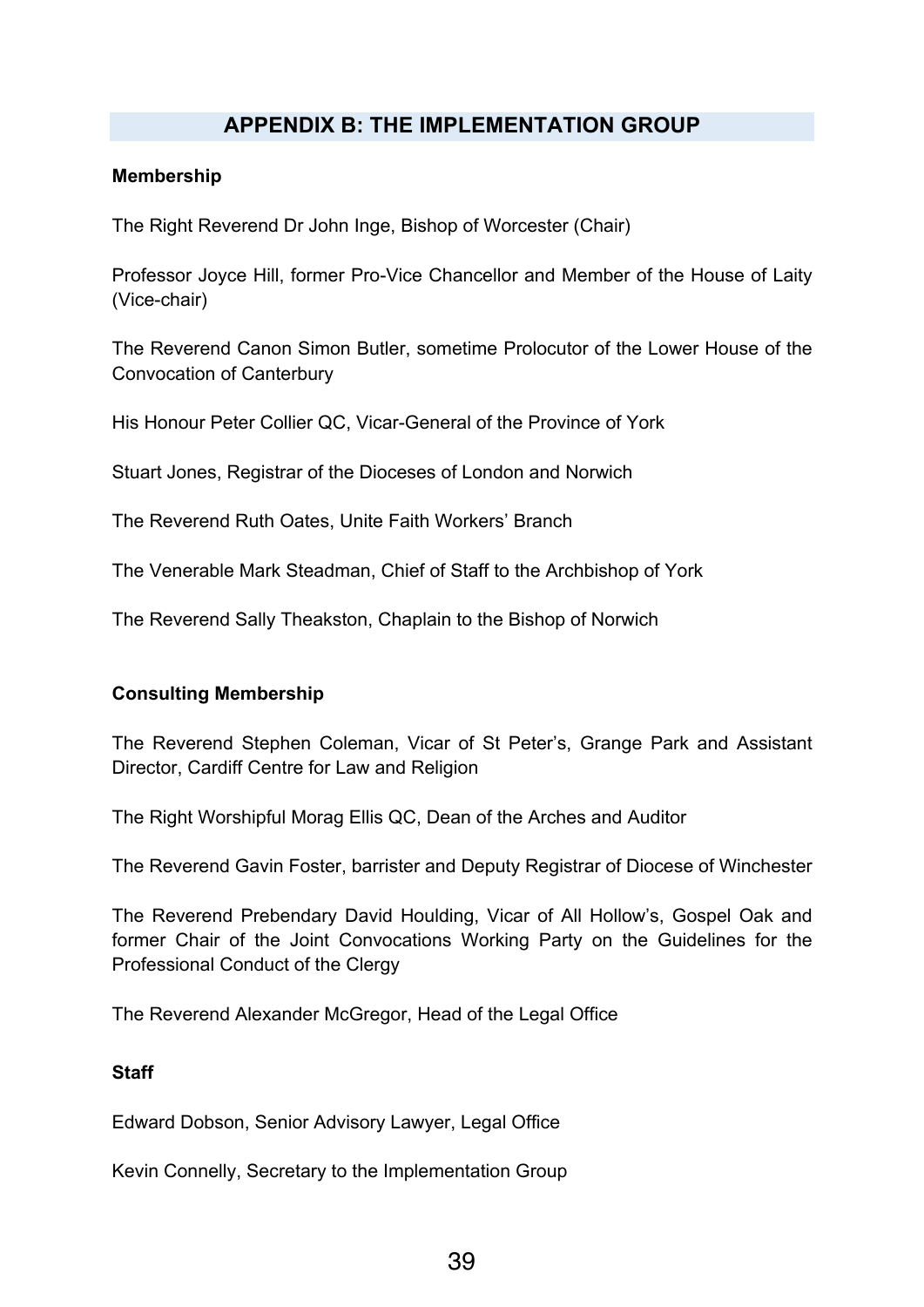## **APPENDIX C: CONSULTATIONS AND SUBMISSIONS**

At the February 2022 group of sessions the Group ran an informal fringe discussion event. This was followed by a formal written consultation between March and April 2022.

## **Submission were received from**

The Ecclesiastical Law Association (Diocesan Registrars) Church of England Employee and Clergy Advocates The National Safeguarding Team Broken Rights The Retired Clergy Association Replenished Life The Legal Aid Commission The Standing Committee the House of Clergy The Standing Committee of the House of Laity (via the Chair) The Renumeration and Conditions of Service Committee The National Safeguarding Panel

The consultation paper was made available online at the Sheldon Hub for comments and we received 18 responses.

The Group also received representations from a number of individuals as well as NCIs staff.

A further round of consultations with survivor-based groups, run in conjunction with the NST, will be taking place throughout June ending just prior to the July Synod.

The Group referenced or considered aspects of the following disciplinary systems The Methodist Church The Bar Standards Board The Metropolitan Police The General Medical Council